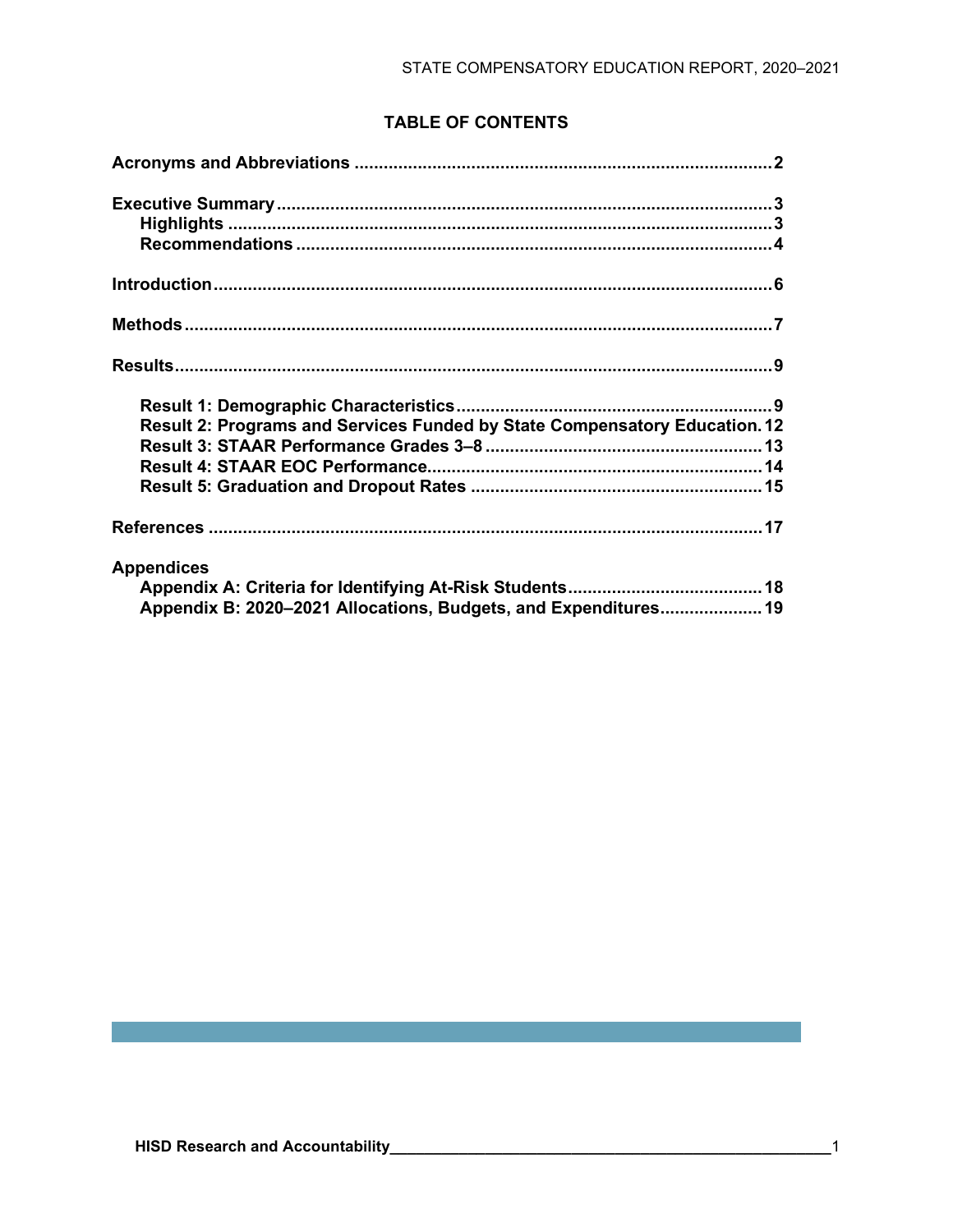# **ACRONYMS AND ABBREVIATIONS**

| <b>ADA</b>      | Average Daily Attendance                                    |
|-----------------|-------------------------------------------------------------|
| Approaches+     | At or Above the Approaches Grade Level Standard on STAAR    |
| CIP <sub></sub> | Campus Improvement Plan                                     |
| <b>DAEP</b>     | Disciplinary Alternative Education Program                  |
| DIP.            | District Improvement Plan                                   |
| EE              | <b>Early Education</b>                                      |
| EL              | English learner, formerly Limited English Proficiency (LEP) |
| <b>EOC</b>      | End-of-Course                                               |
| <b>FTE</b>      | <b>Full-time Equivalent</b>                                 |
| <b>HISD</b>     | Houston Independent School District                         |
| <b>JJAEP</b>    | Juvenile Justice Alternative Education Program              |
| KG              | Kindergarten                                                |
| <b>PEIMS</b>    | <b>Public Education Information Management System</b>       |
| PK.             | Prekindergarten                                             |
| <b>SCE</b>      | <b>State Compensatory Education</b>                         |
| <b>STAAR</b>    | State of Texas Assessments of Academic Readiness            |
| <b>TEA</b>      | Texas Education Agency                                      |
| <b>TEC</b>      | <b>Texas Education Code</b>                                 |
| <b>TxCHSE</b>   | Texas Certificate of High School Equivalency                |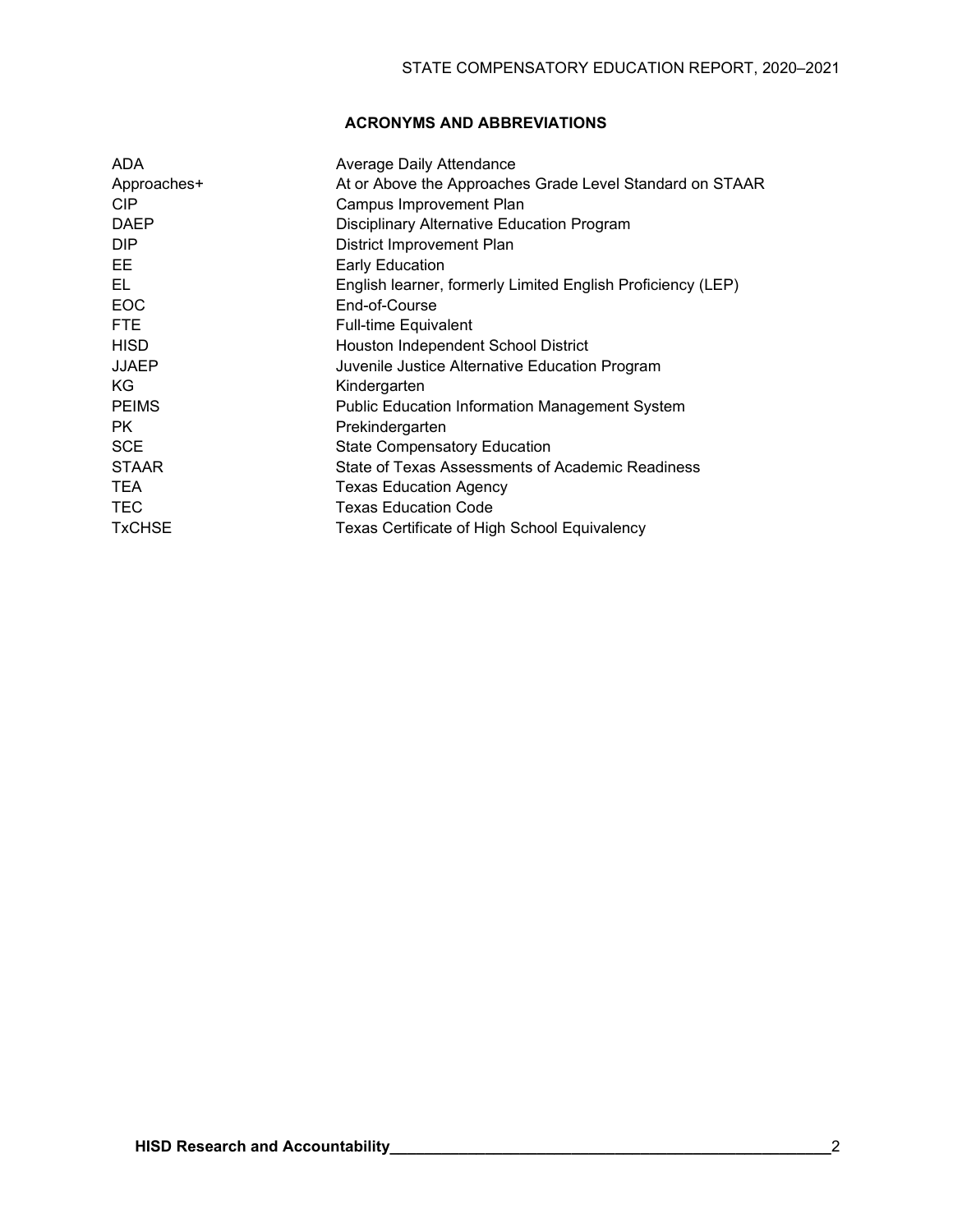# **STATE COMPENSATORY EDUCATION REPORT 2020–2021**

# **Executive Summary**

### **Program Description**

The State Compensatory Education (SCE) program is designed to reduce dropout rates and increase academic performance of students identified as being at-risk of dropping out of school. SCE operates as a funding source to supplement instructional services and offer academic support to students who meet the SCE at-risk criteria established by the state. Funds allocated under SCE law are to be channeled toward programs and services that eliminate disparities in performance on assessment instruments administered under Texas Education Code, Chapter 39, Subchapter B. Further, programs designated for SCE funding should reduce disparities in the rates of high school completion between students who are at-risk of dropping out of school and all other students. For SCE funds to be allocated to a campus, the campus must not only meet the state criteria for percent of students at-risk of dropping out of school, but the services provided to students must also be described in the district and/or campus improvement plan.

As defined by law, SCE programs and/or services are designed to supplement the regular education program that districts offer to students, and funds must provide additional support for at-risk students. Supplemental costs include costs for program and student evaluation, instructional materials and equipment, and other supplies required for quality instruction, supplemental staff expenses, salary for teachers of at-risk students, smaller class sizes, and individualized instruction (Section 29.081 of the Texas Education Code [TEC §29.081], Subchapter C: Compensatory Education Programs).

# **Program Cost and Funding Source**

The annual budget for SCE programs in the Houston Independent School District (HISD) for the 2020– 2021 academic year was \$164,677,738.00. This is a budgeted amount and not final expenditures for 2020– 2021. The money allocated for state-funded compensatory education programs and/or services was based on the number of at-risk students in the district. Final expenditures as of July 2021 are included in Appendix B (page 19) and may be obtained from HISD's Budgeting and Financial Planning Department.

# **Highlights**

- Of the 196,550 students who attended HISD during the 2020-2021 academic year, 103,615 students (52.7 percent) were identified as being at-risk according to SCE criteria. More males than females were identified as at-risk (55.5 percent of males in the district were identified as at-risk and 49.9 percent of females were).
- The ethnic composition of at-risk students was 77.2 percent Hispanic, followed by 15.5 percent African American, 3.8 percent White, and 2.9 percent Asian/Pacific Islander. Less than one percent of at-risk students was either American Indian or Two or More Races. Economically disadvantaged students made up 90.6 percent of district at-risk distribution. A majority of Hispanic (65.8%) students, as well as those who were economically disadvantaged (60.8%), were deemed at-risk.
- Of the 103,615 students indicated to be at-risk during the 2020–2021 school year, 63.4 percent were identified as having limited English proficiency, and 23 percent were identified as having been retained in one or more grades. These subsets make up 33.4 percent and 12.1 percent of all students, respectively.
- Students indicated to be at-risk in grades early education, ninth, 10<sup>th</sup>, 11<sup>th</sup>, and 12<sup>th</sup> show a minority representation of English learners as compared to other grades (17.3, 49.8, 41.5, 33.5, and 28.3 percent respectively).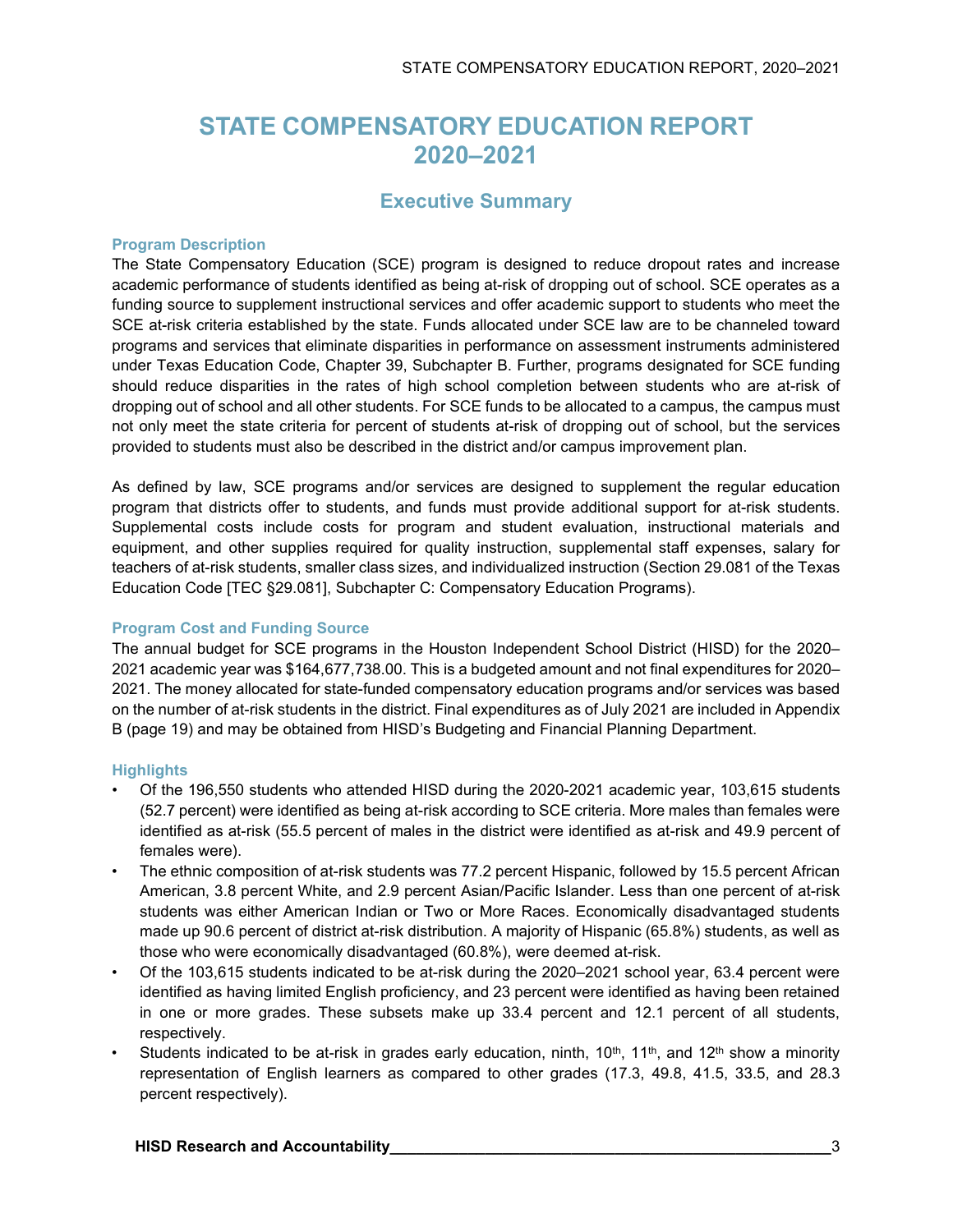- Districtwide, on the 2021 administration of the STAAR 3-8 assessment, the gaps in the percentage of students who achieved the Approaches Grade Level Performance Standard between not-at-risk and at-risk students were 21.7 percentage points in mathematics, 28.1 percentage points in reading, 31 percentage points in science, 38.1 percentage points in social studies, and 32.8 percentage points in writing.
- Districtwide, on the spring of 2021 administration of the STAAR EOC assessment, the gaps in the percentage of students who achieved the Approaches Grade Level Performance Standard between not-at-risk and at-risk students were 35.6 percentage points in Algebra I, 39.6 percentage points in Biology, 49.7 percentage points in English I, 46.4 percentage points in English II, and 28.9 percentage points in U.S. History.
- Districtwide, on the winter of 2020 administration of the STAAR EOC assessment, the gaps in the percentage of re-testers who achieved the Approaches Grade Level Performance Standard between not-at-risk and at-risk students were 20.7 percentage points in Algebra I, 27 percentage points in English I, and 17.4 percentage points in English II.
- Districtwide, on the summer of 2021 administration of the STAAR EOC assessment, the gaps in the percentage of re-testers who achieved the Approaches Grade Level Performance Standard between not-at-risk and at-risk students were 13.1 percentage points in Algebra I, 19.3 percentage points in Biology, 18.6 percentage points in English I, 19.4 percentage points in English II, and 38.5 percentage points in U.S. History.
- For the class of 2020, 89.2 percent of not-at-risk students and 80 percent of at-risk students graduated from HISD within four years of starting ninth grade. This reflects an overall increase in both groups since 2018.

# **Recommendations**

After further evaluation, the 2020–2021 State Compensatory Program in HISD is not in compliance with all state and local policy requirements. There is a clear need for more guidance at the campus level for principals and monitoring by the district to ensure long-term compliance. Campus administrators should be provided with specific guidance and training on how to properly allocate SCE funds at the campus level.

More guidance is needed on how to reflect the use of SCE funds in a detailed manner within the campus improvement plans. Campus Improvement Plans should clearly reflect specific interventions, programs, or materials used to increase the academic performance and decrease dropout rates for students considered at-risk. Campus administrators should be provided with a manual of examples and possible do's and don'ts regarding acceptable spending practices for the SCE allocated funds. Workshops on how to tie SCE spending to specific instructional strategies can help to ensure SCE funds are utilized in accordance with legal guidelines.

Centralized programs and strategies should be developed and implemented to ensure all campuses are providing adequate supports for at-risk students. A Compensatory Education Committee should be created to help identify areas of need, strategies for implementation, and to monitor compliance. An annual public hearing must also be held to comply with state reporting requirements.

At the close of the 2020–2021 school year, Federal and State Compliance began monitoring of the SCE program. Recommendations for areas of improvement are provided to ensure a successful relaunch of the program for the 2022–2023 school year. Additional restorative actions that have been implemented during the 2021–2022 school year include:

- Effective October 2021 (2021–2022 school year) Established Campus At-Risk Coordinator Designation
- Conducted strategic phased ongoing training throughout 2021–2022 school year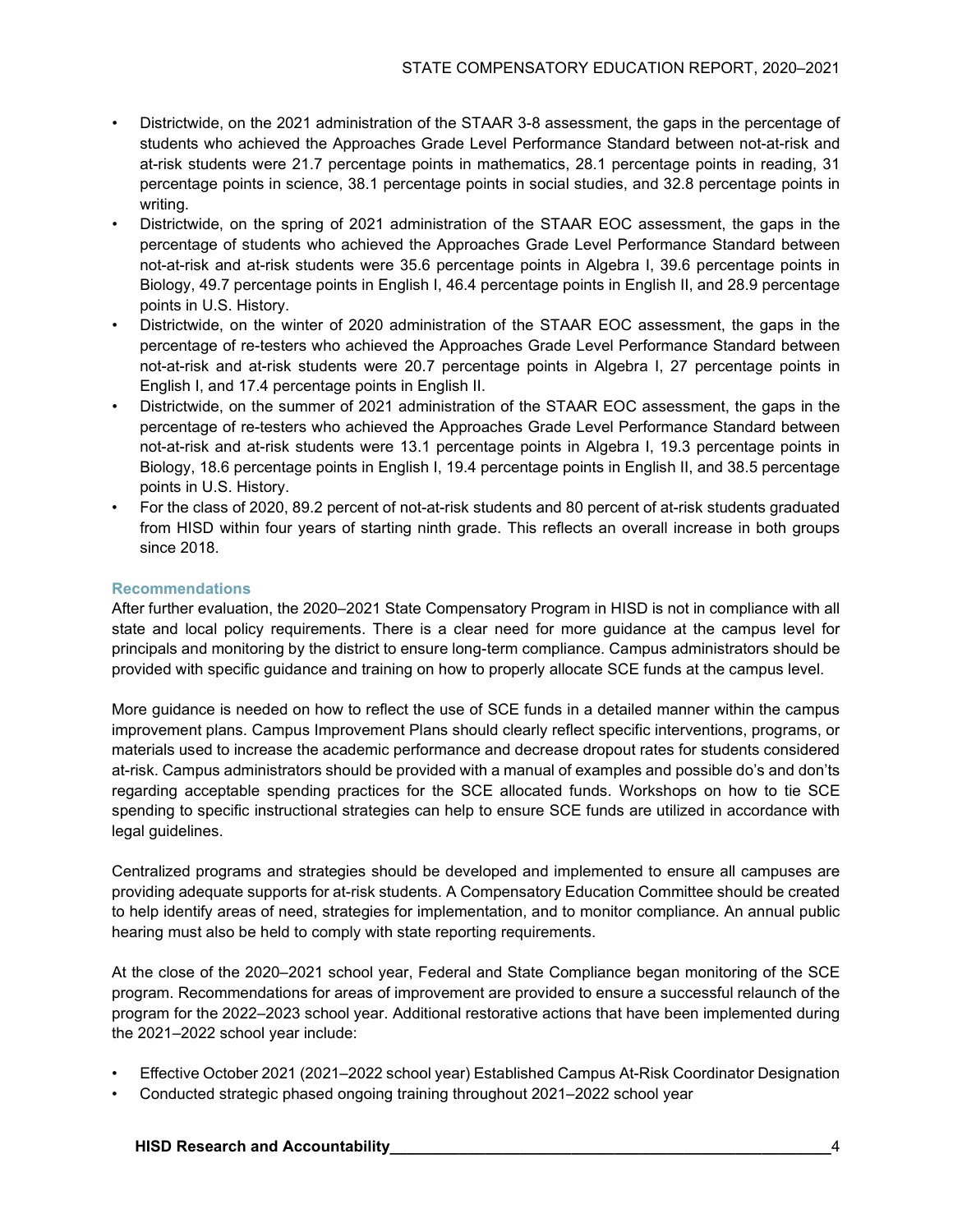- Worked to establish At-Risk Student Folders (with supporting documentation) at each campus
- Created electronic based campus folders, where At-Risk Reports are generated for campus review
- Worked with Campuses to create At-Risk Campus Committee, encouraged campuses meetings to begin spring 2021–2022
- Worked with campuses to create "Campus Level Service" which identifies services each campus provides students who are identified At-Risk
- Created District Compensatory Education Manual (Draft) which provide policies and procedures as required by TEA
- Created District State Compensatory Education Committee in spring 2021–2022
- Collaborated with Budgeting to identify campus staff who is being paid SCE and sharing that information with Campus Principals
- Conducted PD in collaboration with External Funding Department regarding time and effort certifications
- Holding Lunch and Learns— PD training for Campus Principals to assist with budgeting fund for their campus SCE Program
- Collaborating with Human Resources to create appropriate JD for campus personnel who is hired to support At-Risk students at the campus level
- Collaborating with Budgeting to create a SCE funds procedures and district level monitoring
- Created and establishing District State Compensatory Education Department (2022–2023 school year)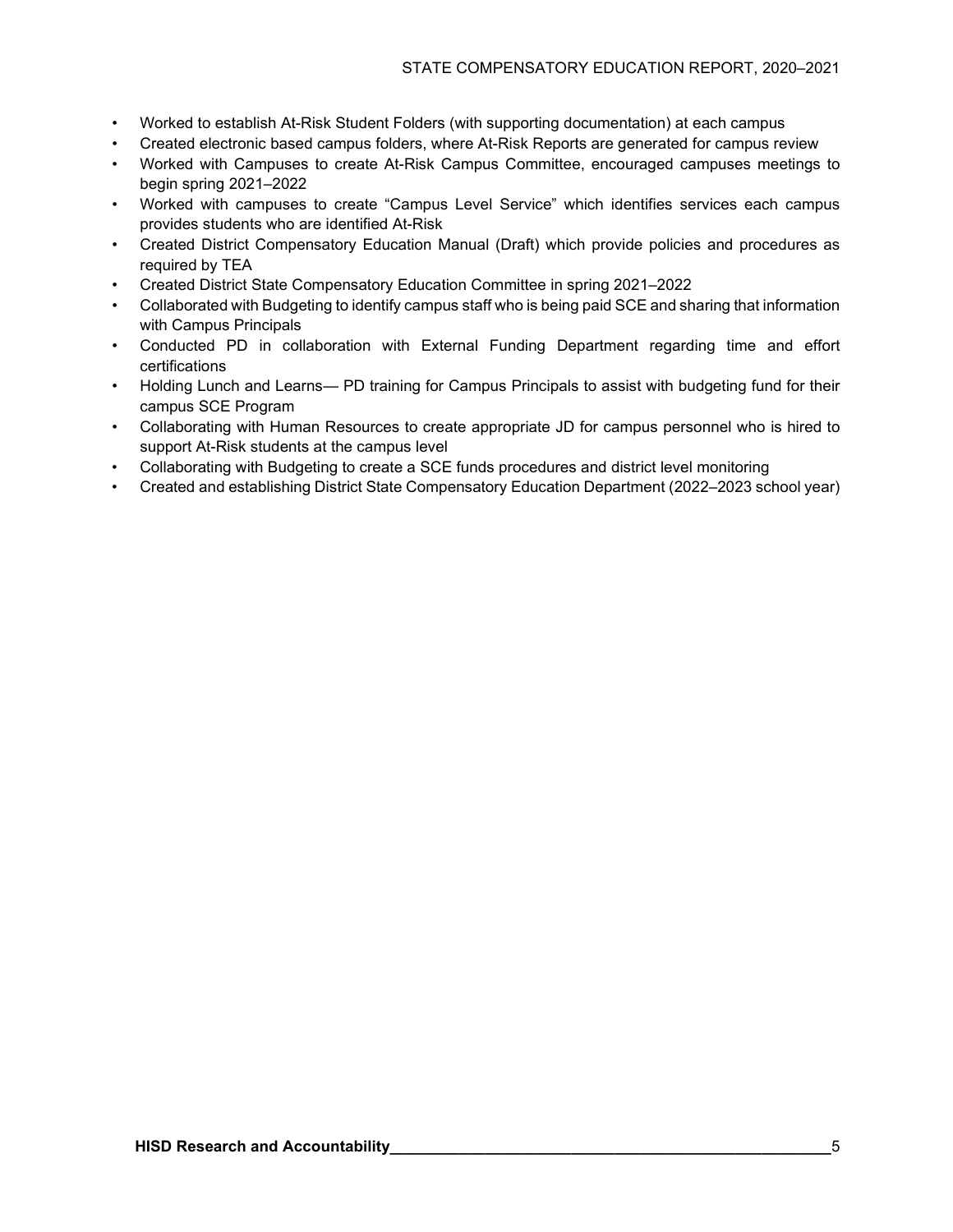# **Introduction**

### **Program Description**

The State Compensatory Education (SCE) program is designed to reduce dropout rates and increase academic performance of students identified as being at-risk of dropping out of school. SCE operates as a funding source to supplement instructional services and offer academic support to students who meet the SCE at-risk criteria established by the state. Funds allocated under SCE law are to be channeled toward programs and services that eliminate disparities in performance on assessment instruments administered under Texas Education Code, Chapter 39, Subchapter B. Further, programs designated for SCE funding should reduce disparities in the rates of high school completion between students who are at-risk of dropping out of school and all other students. For SCE funds to be allocated to a campus, the campus must not only meet the state criteria for percent of students at-risk of dropping out of school, but the services provided to students must also be described in the district and/or campus improvement plan.

As defined by law, SCE programs and/or services are designed to supplement the regular education program that districts offer to students, and funds must provide additional support for at-risk students. Supplemental costs include costs for program and student evaluation, instructional materials and equipment, and other supplies required for quality instruction, supplemental staff expenses, salary for teachers of at-risk students, smaller class sizes, and individualized instruction (Section 29.081 of the Texas Education Code [TEC §29.081], Subchapter C: Compensatory Education Programs).

#### **Purpose of the Evaluation Report**

The purpose of this report is to comply with the TEC §29.081 evaluation requirement and evaluate the SCEfunded programs in HISD as required by law. Specifically, the report (1) documents the effectiveness of accelerated instruction in reducing disparities in student outcomes on summative assessments and (2) presents disparities in high school completion rates between at-risk and not at-risk students.

To accomplish these requirements, the report identifies the characteristics of HISD's student population, evaluates and documents the effectiveness of instructional programs in reducing any disparities in performance on the STAAR and STAAR EOC, as well as disparities in the rates of high school completion, between students at-risk of dropping out of school and all other district students. Differences in passing rates between at-risk and not-at-risk students are reported for the past three years when data are available so that movement in reducing the disparity in passing rates can be ascertained.

In addition, this report examines and summarizes how compensatory education direct cost funds were used as described in the District and Campus Improvement Plans along with budget allocations and expenditures.

#### **State and District Criteria for At-Risk Students**

The state lists 14 separate criteria for at-risk identification in TEC §29.081. In addition, the HISD Board of Trustees identified two additional criteria for at-risk identification as permitted by TEC §29.081(g). A full list of criteria, both state and district, are provided in **Appendix A** (page 18).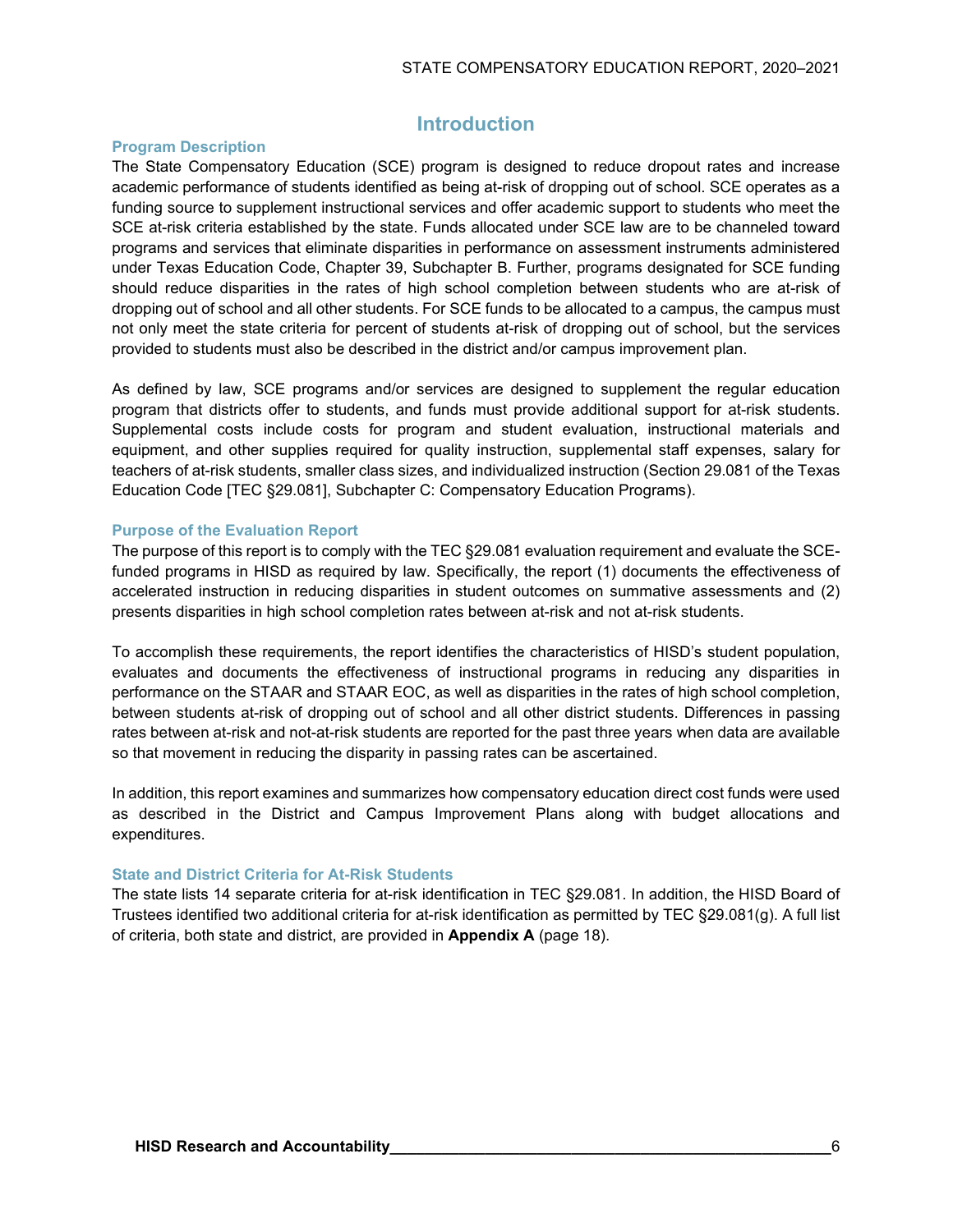# **Methods**

### **Data Collection**

Student demographic information was taken from the Public Education Information Management System (PEIMS) October 2020 snapshot. Only ADA eligible (i.e., a student counted toward membership because she or he is served at least two hours per day) students were included in the calculations in this report. Student performance on the 2020–2021 STAAR and STAAR EOC were extracted from ETS data files, along with indicators for students' at-risk status.

#### **Data Analysis**

#### *Analysis 1: Demographic Characteristics*

The fall 2020 PEIMS snapshot was used to capture student demographics, programs, classification, and grade level for ADA eligible students. Descriptive statistics were used to illustrate differences between atrisk and not-at-risk populations.

#### *Analysis 2: Programs and Services Funded by State Compensatory Education*

District and campus improvement plans along with budget allocation, funding, and expenditure information were reviewed to analyze the district's State Compensatory Education funding along with what programs and services were funded.

*2020–2021 State Compensatory Education Funding:* The annual budget for SCE programs in the Houston Independent School District (HISD) for the 2020–2021 academic year was \$164,677,738.00. This is a budgeted amount and not final expenditures for 2020–2021. The money allocated for state-funded compensatory education programs and/or services was based on the number of at-risk students in the district. Final expenditures as of July 2021 may be obtained from HISD's Budgeting and Financial Planning Department. Refer to **Appendix B** (page 19) for specific programing codes for all SCE allocations and expenditures.

*District and Campus Improvement Plans:* State law requires the District and Campus Improvement plans to outline the program and services provided districtwide or implemented at the campus level, respectively. These plans must include (1) a comprehensive needs assessment, (2) total amount of state compensatory education funds allocated for resources and staff, (3) strategies aligned to the needs assessment, (4) supplemental financial resources, (5) supplemental Full-time Equivalents (FTE), (6) measurable performance outcomes aligned with the needs assessment, (7) timelines for monitoring, and (8) formative and summative evaluation criteria.

*Supplemental Funded Services and Programs:* Per district policy EHBC (LOCAL), SCE instruction "includes alternative programs and schools, student services, and extended day/extended year programs. A description of programs and services provided, and a description of eligibility requirements are included in the District's State Compensatory Education Programs and Services Guide, which shall be updated annually." No services guide was published for the 2020–2021 school year, and all At-Risk students were not strategically sought out for participation in supplemental programs or services.

# *Analysis 3: STAAR Performance Grades 3–8*

Current STAAR 3–8 results from ETS student data files, which may differ from results previously reported, were used to capture the outcome gap in at-risk and not-at-risk student populations. English and Spanish language results were combined and the STAAR Alternate 2 test was excluded from calculation. Student outcomes were examined at the Approaches Grade Level Standard, which has historically been used by the Student Success Initiative as the minimum standard for grade promotion.

# **HISD Research and Accountability All and Accountability 19. The set of the set of the set of the set of the set of the set of the set of the set of the set of the set of the set of the set of the set of the set of the**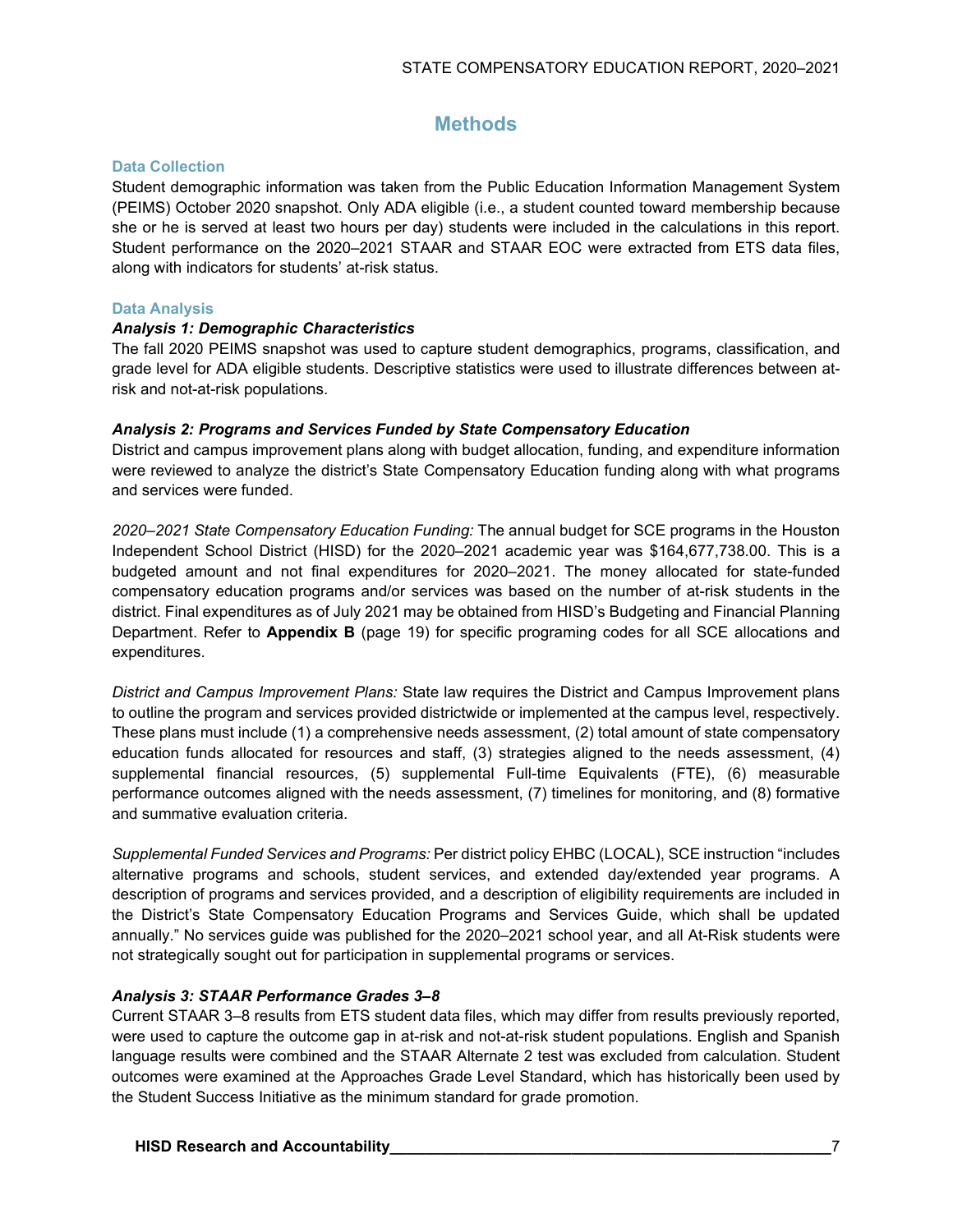# *Analysis 4: STAAR EOC Performance*

Current STAAR EOC results from ETS student data files, which may differ from results previously reported, were used to show the performance gap in at-risk and not-at-risk student populations. Results are shown for all students tested in the spring 2021 administration, while only re-tester results are used for the fall 2020 and summer 2021 administrations as most first-time testers take the spring assessment. Student outcomes are reported at the Approaches Grade Level Standard – the minimum required standard to meet graduation requirements. STAAR Alternate 2 test results are excluded from the calculation.

# *Analysis 5: Graduation and Dropout Rates*

The high school completion rate is calculated based on a cohort of students identified at ninth grade for the first time in 2016–2017 and tracked longitudinally for four years. Students are excluded from this cohort as specified in Section 39.053 of the Texas Education Code (TEC §39.053). At the end of the fourth year, each member of a cohort is given one of the following statuses: (i) graduated, (ii) received a Texas Certificate of High School Equivalency (TxCHSE), (iii) continued in a Texas public high school in the fall following the completion year of interest, or (iv) dropped out. All four of these calculations use the number of first-time ninth graders in the longitudinal cohort, plus transfers in, minus transfers out, which is the denominator of the rate calculations. The results presented are with state-required exclusions applied. Any student that receives a high school diploma, TXCHSE, or is a continuer are counted toward the completion rate.

Completion rate is a lagging indicator, meaning that information is only available to report one year after the completion of the previous academic year. Thus, completion information is available only for the classes of 2018, 2019, and 2020 but not for the class of 2021.

Preliminary dropout data was provided in an Annual Dropout Summary Report from the TEA. The middle school at-risk rates reported were calculated by dividing the number of students indicated to be in grades 7–8 who dropped out during the school year, by the total at-risk student count indicated to be in grade span 7–8. The numerator and denominator used above were subtracted from the all students counts, with the remainders representing the not-at-risk drop out numbers. These values were then calculated into the not-at-risk dropout rates using the same methodology above. This process was repeated for high school students, indicated by grade span 9–12.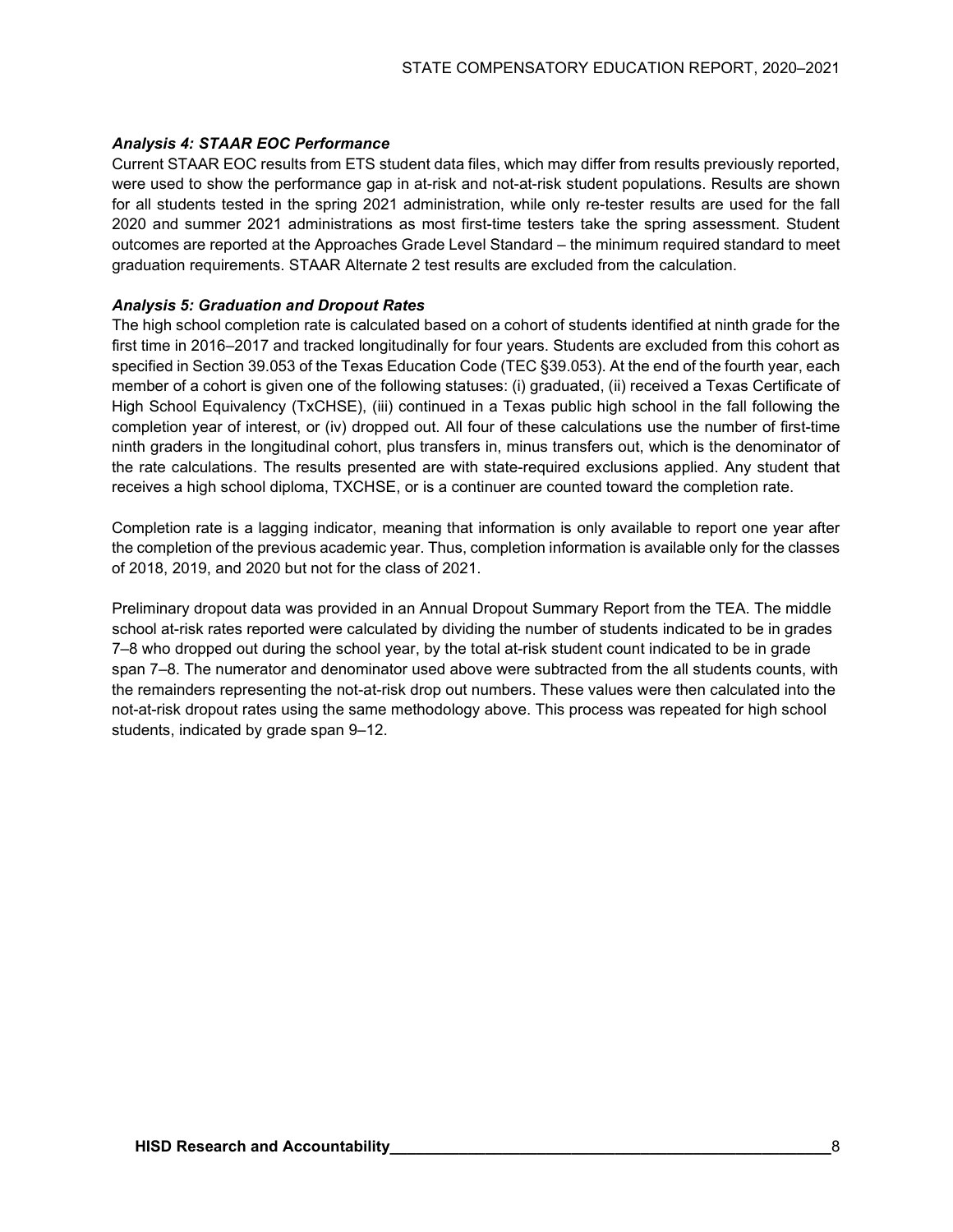# **Results**

# **Result 1: Demographic Characteristics**

Houston ISD had a total of 196,550 students enrolled for the 2020–2021 school year, with 103,615 (52.7 percent) of the students identified as being at-risk. A breakdown of student at-risk data by gender, race/ethnicity, and economically disadvantage status is presented in **Table 1** below. Male, Hispanic, and economically disadvantage student populations each had the highest rate of at-risk when compared to their peers.

|                                          |              | <b>Not At-Risk</b> |              |                | <b>At-Risk</b> |              |                |
|------------------------------------------|--------------|--------------------|--------------|----------------|----------------|--------------|----------------|
|                                          |              |                    | $%$ of       | $%$ of         |                | $%$ of       |                |
|                                          |              |                    | <b>Row</b>   | <b>Not At-</b> |                | <b>Row</b>   | $%$ of         |
| <b>Demographic Characteristic</b>        | <b>Total</b> | N                  | <b>Total</b> | <b>Risk</b>    | N              | <b>Total</b> | <b>At-Risk</b> |
| Total                                    | 196,550      | 92,935             | 47.3         | 100.0          | 103,615        | 52.7         | 100.0          |
| Gender                                   |              |                    |              |                |                |              |                |
| Female                                   | 97,447       | 48,852             | 50.1         | 52.6           | 48,595         | 49.9         | 46.9           |
| Male                                     | 99,103       | 44,083             | 44.5         | 47.4           | 55,020         | 55.5         | 53.1           |
| Ethnicity                                |              |                    |              |                |                |              |                |
| White                                    | 18,922       | 15,028             | 79.4         | 16.2           | 3,894          | 20.6         | 3.8            |
| African American                         | 44,045       | 27,995             | 63.6         | 30.1           | 16,050         | 36.4         | 15.5           |
| Hispanic                                 | 121,617      | 41,593             | 34.2         | 44.8           | 80,024         | 65.8         | 77.2           |
| Asian/Pacific Islander                   | 8,774        | 5,765              | 65.7         | 6.2            | 3,009          | 34.3         | 2.9            |
| American Indian                          | 344          | 193                | 56.1         | 0.2            | 151            | 43.9         | 0.1            |
| Two or More                              | 2,848        | 2,361              | 82.9         | 2.5            | 487            | 17.1         | 0.5            |
| <b>Economically Disadvantaged Status</b> |              |                    |              |                |                |              |                |
| Not Economically Disadvantaged           | 42,194       | 32,434             | 76.9         | 34.9           | 9,760          | 23.1         | 9.4            |
| Economically Disadvantaged               | 154.356      | 60,501             | 39.2         | 65.1           | 93.855         | 60.8         | 90.6           |
| <b>Students with Disabilities Status</b> |              |                    |              |                |                |              |                |
| <b>Students without Disabilities</b>     | 180,494      | 86,940             | 48.2         | 93.5           | 93,554         | 51.8         | 90.3           |
| <b>Students with Disabilities</b>        | 16,056       | 5,995              | 37.3         | 6.5            | 10,061         | 62.7         | 9.7            |

|  | Table 1. Districtwide Not At-Risk and At-Risk Student Distribution, 2020-2021 |  |  |
|--|-------------------------------------------------------------------------------|--|--|
|  |                                                                               |  |  |

Source: PEIMS 2020-2021 fall snapshot, excluding ADA of 0.

**Figure 1** below presents at-risk identification. Excluding pre-kindergarten students (where criteria for being identified as at-risk overlap with free pre-kindergarten TEA eligibility criteria), at-risk populations range between 44 percent and 60 percent across grade levels. **Figure 2** on page 11 looks at the subset of students identified as at-risk who are emergent bilingual (EB/EL). The proportion of at-risk students identified as emergent bilingual peaks in third grade and slowly decreases through graduation as students are exited from EB status.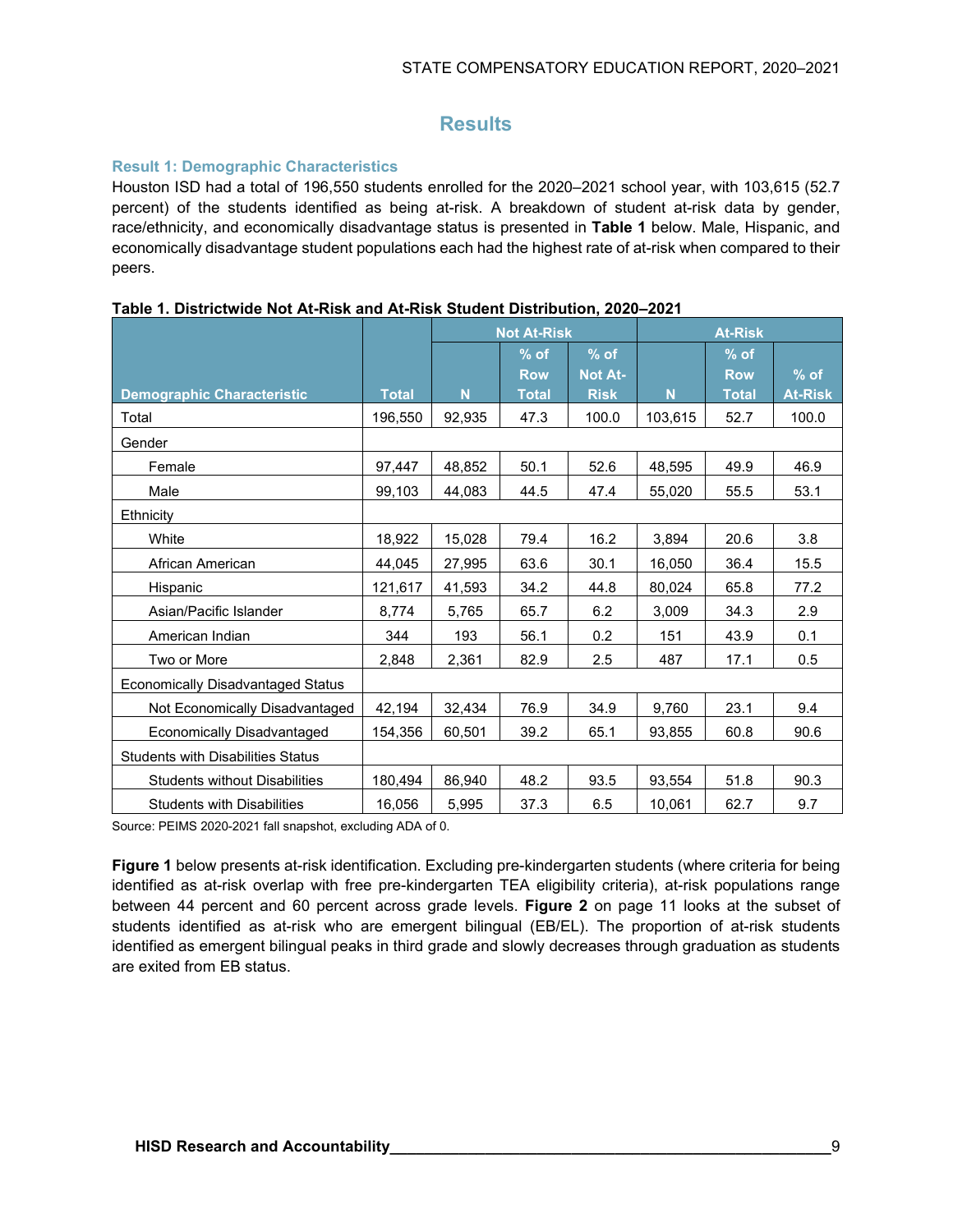

**Figure 1. Districtwide Not-At-Risk and At-Risk Student Distribution by Grade, 2020–2021**

Source: PEIMS 2020–2021 fall snapshot, excluding ADA of 0.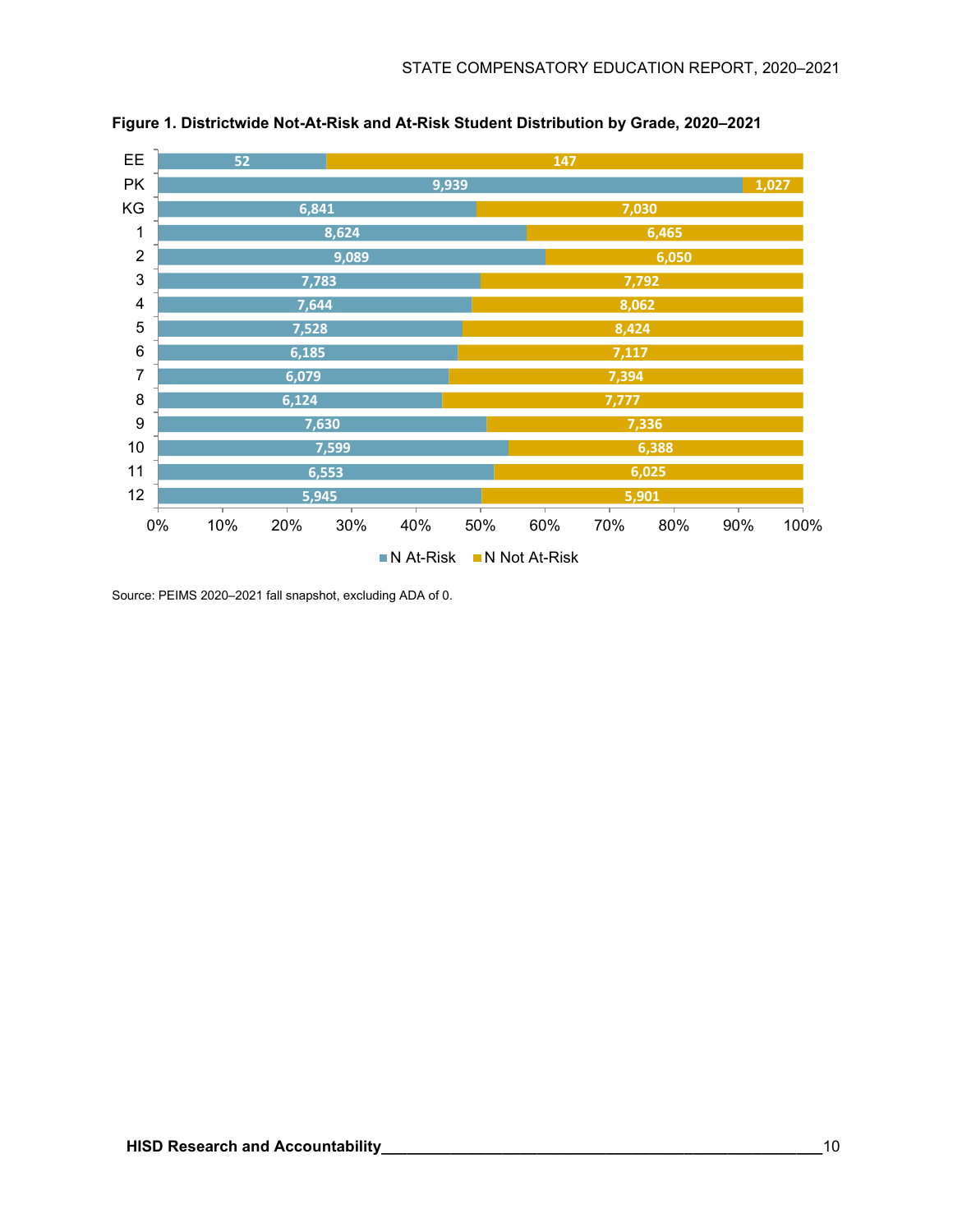

**Figure 2. Distribution of EB/EL Status Within At-Risk Indicated Students by Grade, 2020–2021**

Source: PEIMS 2020-2021 fall snapshot, excluding ADA of 0.

**Table 2** below provides an overview of the reasons why students were identified for at-risk status. As expected for a district with about a 34 percent emergent bilingual population, the majority of at-risk students were identified through their EB status. The next highest at-risk criterion met by HISD students were grade level retention, unsatisfactory performance on a readiness test, and lack of progress in foundational curriculum.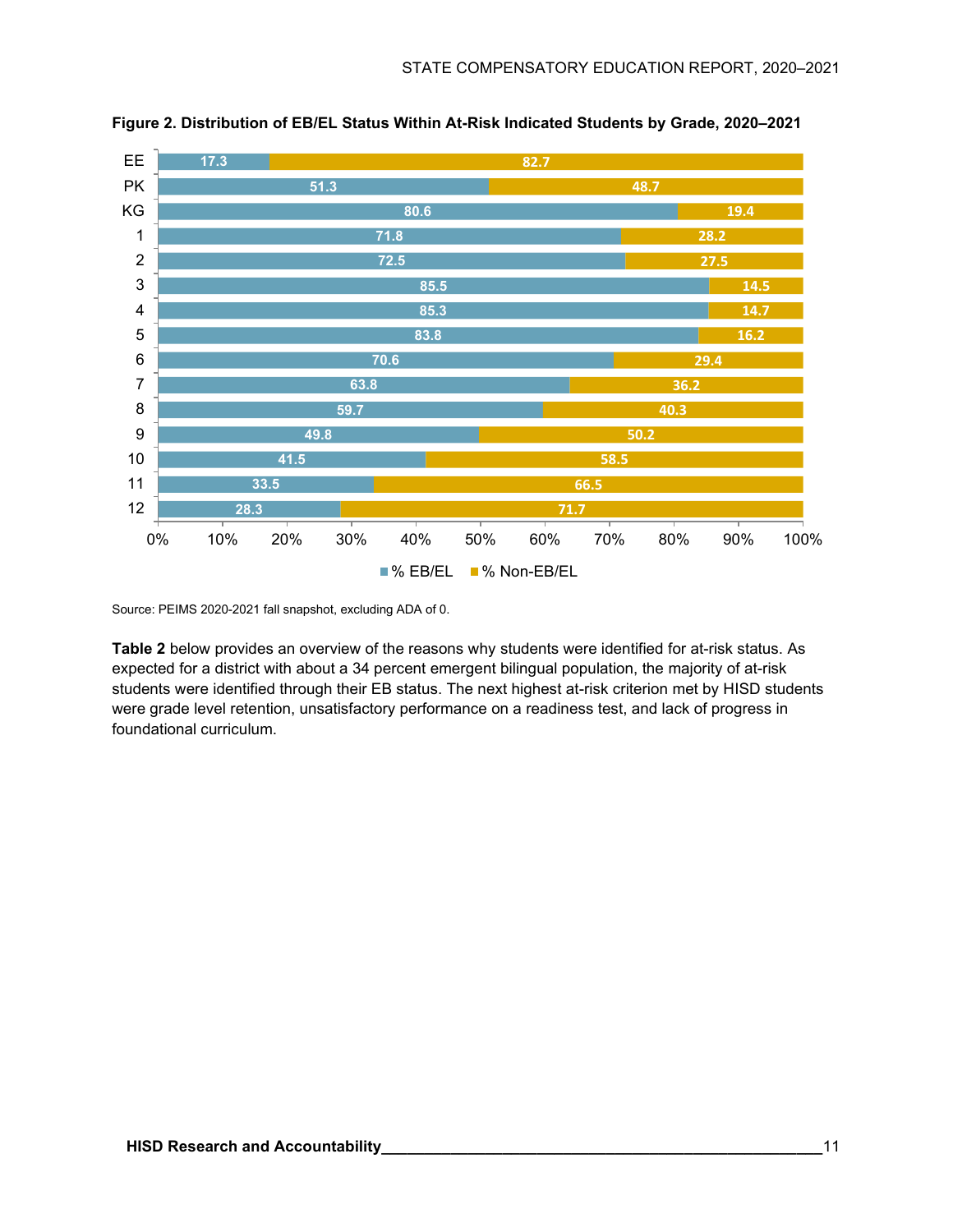|                                                                                |        | $%$ of         |          |
|--------------------------------------------------------------------------------|--------|----------------|----------|
| <b>Description</b>                                                             | N      | <b>At-Risk</b> | % of All |
| Student is of limited English proficiency (EB/EL)                              | 65,651 | 63.4           | 33.4     |
| Retained in one or more grades                                                 | 23,845 | 23.0           | 12.1     |
| Unsatisfactory performance on readiness test                                   | 14,092 | 13.6           | 7.2      |
| Lack of progress in foundation curriculum                                      | 13,653 | 13.2           | 6.9      |
| Unsatisfactory assessment test                                                 | 5,403  | 5.2            | 2.7      |
| <b>Homeless</b>                                                                | 3,666  | 3.5            | 1.9      |
| Underlying cause not specified in Cognos                                       | 2,328  | 2.2            | 1.2      |
| Previously reported as a dropout                                               | 1,221  | 1.2            | 0.6      |
| Was/is in a residential placement facility                                     | 1,001  | 1.0            | 0.5      |
| Is currently on parole, probation, or deferred prosecution                     | 110    | 0.1            | 0.1      |
| Was/is in custody of Texas Department of Family and Protective Services (DFPS) | 109    | 0.1            | 0.1      |
| Pregnant or parenting                                                          | 72     | 0.1            | 0.0      |
| Student, parent, or guardian has been incarcerated                             | 44     | 0.0            | 0.0      |
| Has been/is in an Alternative Education Program (AEP)                          | 5      | 0.0            | 0.0      |

Source: PEIMS 2020-2021, fall snapshot excluding ADA of 0, including At-Risk underlying reason.

Note: Some records reflected multiple At-risk codes, therefore the total exceeds the count of At-risk students for 2020-2021. Local at-risk indicators were not included.

# **Result 2: Programs and Services Funded by State Compensatory Education**

#### *District Improvement Plan (DIP)*

A review of the DIP revealed compliance with reporting of SCE information. The statistics reported only reflect and discuss the 14 state criteria to qualify as at-risk and does not mention the two local criteria used to designate students as at-risk. This can result in misleading and/or inconsistent figures that are reported.

Goals for providing districtwide program support for campuses are mentioned. However, there is no accompanying documentation or explanation of the supports that were provided to campuses. There is also no mention of any supplemental services campuses are expected to provide for at-risk students.

There is some misleading information included in the DIP that could cause campuses to incorrectly use SCE funding. The DIP clearly states that SCE funds can be used to support both students who are econimically disadvantaged *or* at-risk. This is not in compliance with legislative guidelines. This miscommunication could explain some of the inconsistencies found in the individual campus improvement plans.

#### *Campus Improvement Plan (CIP)*

As part of the evaluation 30 individual campus CIPs were randomly selected (nine elementary, nine middle schools, eight high schools, and four combination schools) and reviewed for information regarding use of SCE funds by campuses to support at-risk students. The following concerns were observed:

Several campuses did not complete the required SCE sections outlining the use of SCE funds on their campus. More monitoring should be implemented to ensure that campuses comply with providing this information in the CIP.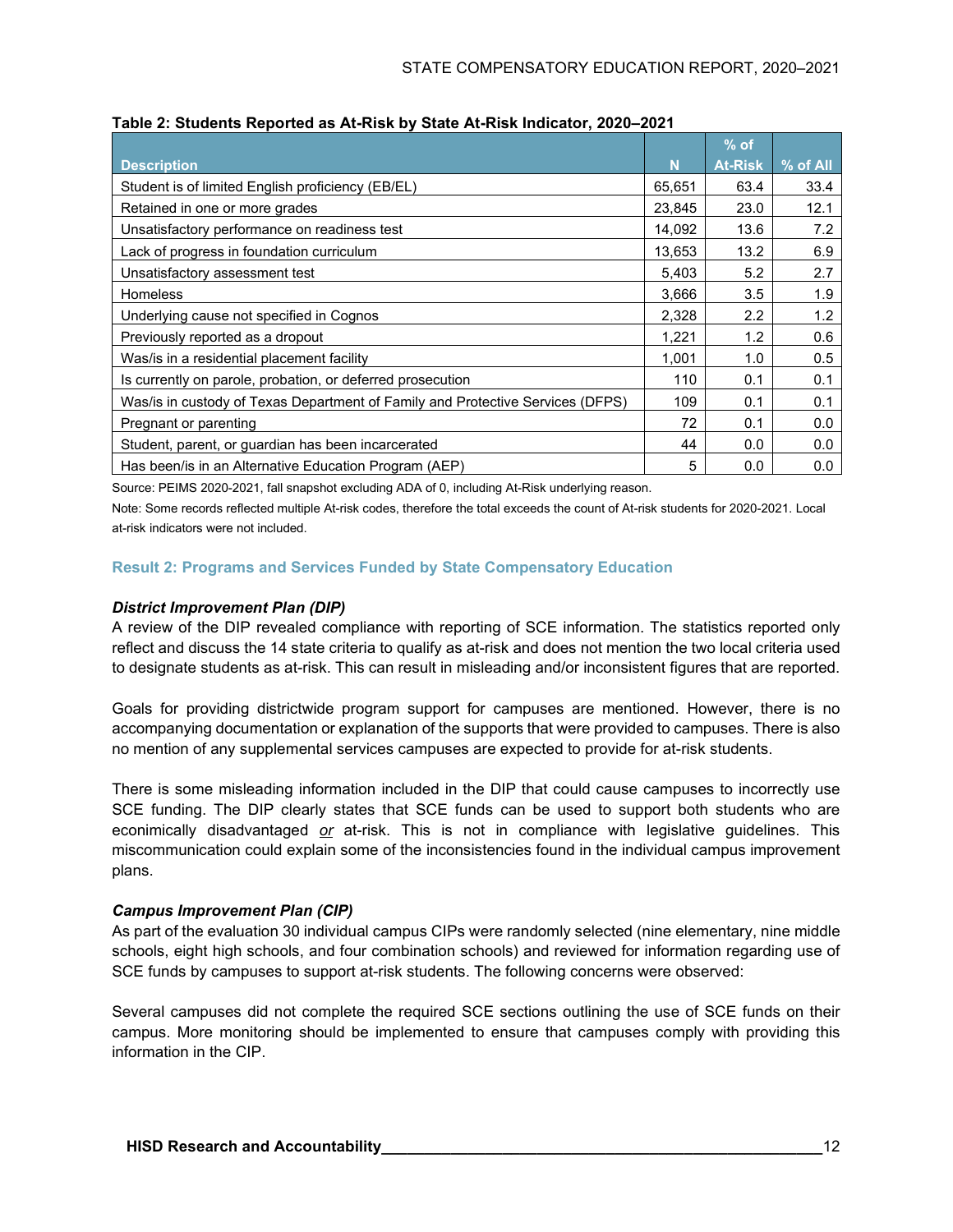For the campuses that provided the required information, there was no consistency with how and what information was reported. The information provided was often vague and nondescript. There was often no mention of specific interventions, programs, or targeted instructional strategies tied to the use of the SCE funds. More guidance needs to be provided to campuses including guidelines or templates on how to detail this information in the CIP.

Money was often allocated to pay for staff or supplies that could not be directly tied to programs helping atrisk students. A common practice appears to be to use SCE fund to pay the salary for additional staff members on a campus. However, the staff member's duties are not identified as providing services specifically designated for students who are identified as at-risk.

#### *Effectiveness of State Compensatory Education Programs*

There is a need for the district to update the current SCE program to make it compliant with state legal requirements. Effective use of SCE funds cannot occur until the program is in compliance with the minimum state legal requirements. General corrective actions that are needed going forward. Minimum recommendations are included in the recommendations section.

## **Result 3: STAAR Performance Grades 3–8**

The performance gap between at-risk and not-at-risk students scoring at or above the Approaches Grade Level Standard on the STAAR 3–8 assessment is presented below in **Table 3**. At-risk students scored below their not-at-risk peers in every subject and grade level with the performance gap ranging between 13 percentage points in third grade math and 44 percentage points in seventh grade writing. There is a positive correlation between grade level tested and the magnitude of the performance gap with the gap between at-risk and not-at-risk increasing at higher grade levels. The biggest gaps appeared on the reading and social studies assessments while math tended to have the lowest gaps.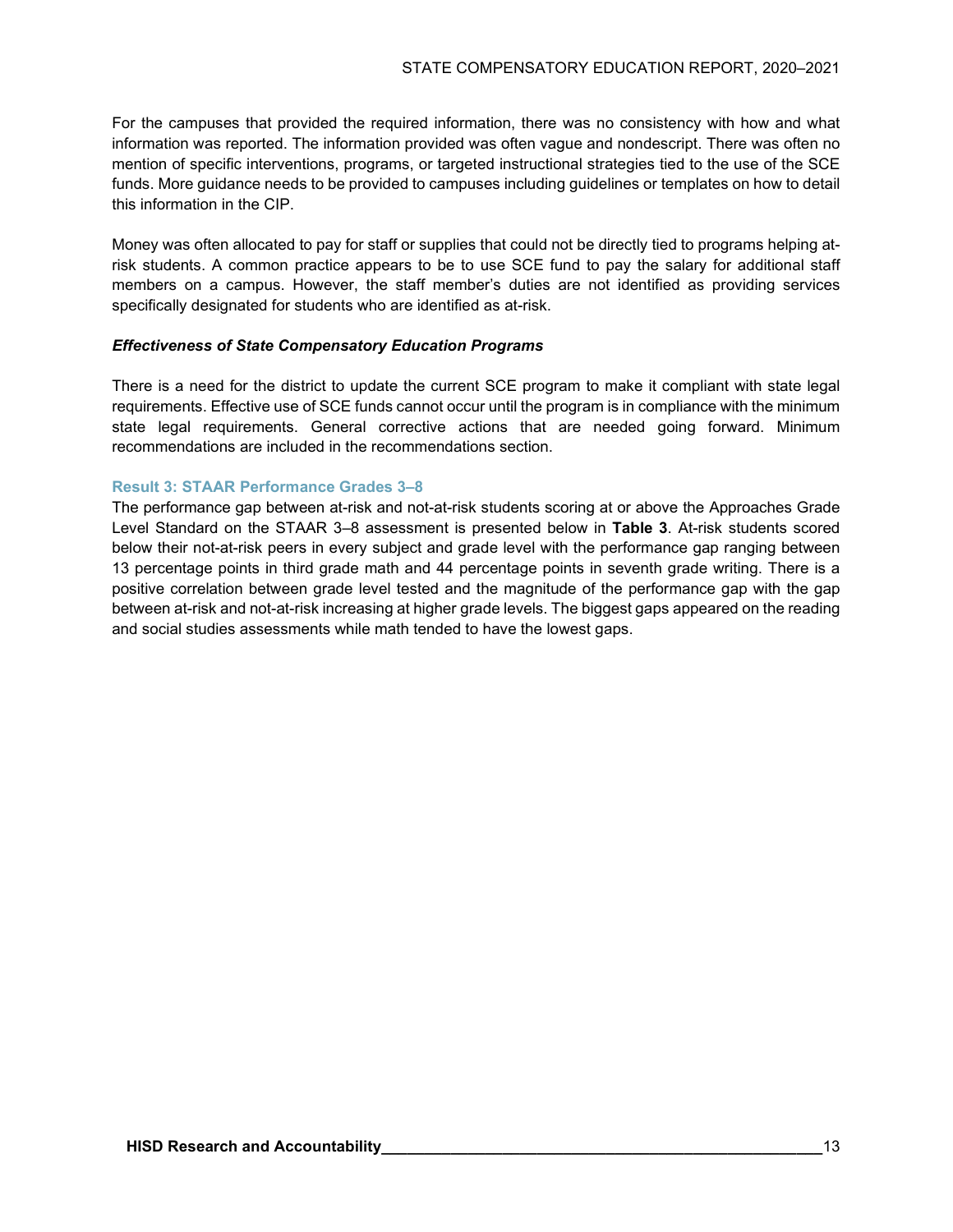|                |                         | <b>Not At-Risk</b>      |      | <b>At-Risk</b> |      |             |
|----------------|-------------------------|-------------------------|------|----------------|------|-------------|
| <b>Subject</b> | <b>Grade</b>            | $\overline{\mathsf{N}}$ | $\%$ | $\mathsf{N}$   | $\%$ | % pt. Diff. |
|                | 3                       | 3,185                   | 56.3 | 2,750          | 43.3 | $-13.0$     |
|                | $\overline{\mathbf{4}}$ | 3,240                   | 56.5 | 2,346          | 37.7 | $-18.8$     |
|                | 5                       | 3,917                   | 67.7 | 2,868          | 48.5 | $-19.2$     |
| Math           | $\,6\,$                 | 2,975                   | 66.2 | 1,601          | 37.6 | $-28.6$     |
|                | $\overline{7}$          | 2,200                   | 55.7 | 945            | 25.0 | $-30.7$     |
|                | 8                       | 1,361                   | 48.2 | 758            | 22.8 | $-25.4$     |
|                | <b>Total</b>            | 16,878                  | 59.4 | 11,268         | 37.7 | $-21.7$     |
|                | 3                       | 3,753                   | 66.6 | 3,129          | 49.0 | $-17.6$     |
|                | $\overline{\mathbf{4}}$ | 3,823                   | 66.9 | 2,680          | 43.1 | $-23.8$     |
|                | 5                       | 4,441                   | 76.8 | 3,188          | 53.7 | $-23.1$     |
| Reading        | 6                       | 3,156                   | 70.0 | 1,436          | 33.6 | $-36.4$     |
|                | $\overline{7}$          | 3,494                   | 78.1 | 1,462          | 39.0 | $-39.1$     |
|                | 8                       | 3,340                   | 80.0 | 1,600          | 42.9 | $-37.1$     |
|                | <b>Total</b>            | 22,007                  | 72.7 | 13,495         | 44.6 | $-28.1$     |
|                | 5                       | 3,546                   | 61.6 | 1,990          | 34.0 | $-27.6$     |
| Science        | 8                       | 2,626                   | 66.6 | 1,096          | 30.3 | $-36.3$     |
|                | <b>Total</b>            | 6,172                   | 63.6 | 3,086          | 32.6 | $-31.0$     |
| Social Studies | 8                       | 2,270                   | 55.4 | 623            | 17.3 | $-38.1$     |
|                | $\overline{4}$          | 3,154                   | 55.4 | 1,941          | 31.1 | $-24.3$     |
| Writing        | $\overline{7}$          | 3,233                   | 71.4 | 1,056          | 27.4 | $-44.0$     |
|                | <b>Total</b>            | 6,387                   | 62.5 | 2,997          | 29.7 | $-32.8$     |

**Table 3. STAAR 3-8 At or Above Approaches Grade Level Standard, 2020–2021**

Source: TEA-ETS STAAR Student Data Files, Spring 2021. English & Spanish combined. Excludes STAAR Alt 2. Note: The data presented reflects the most recently updated files. Therefore, they may differ from previous reports. Note: Diff.= Difference between student groups.

# **Result 4: STAAR EOC Performance**

The STAAR End-of-Course assessment is administered three times a year with most first-time testers taking the assessment in the spring, while summer and fall administrations primarily used for providing retesting opportunities. **Table 4** (page 15) examines the performance gap between all at-risk and not-atrisk students for first-time testers and re-testers combined scoring at or above the Approaches Grade Level Standard on the spring administration. **Tables 5 and 6** (page 15) limit the analysis to only re-tester performance for the summer and fall administrations, respectively.

Double digit performance gaps are seen for each subject in each administration. When looking at all students tested in spring 2021, the largest performance gap is for the English I and II EOC assessments. This outcome is not consistent when looking at summer 2021 EOC re-tester performance where U.S. History has the highest performance gap between at-risk and not-at-risk students.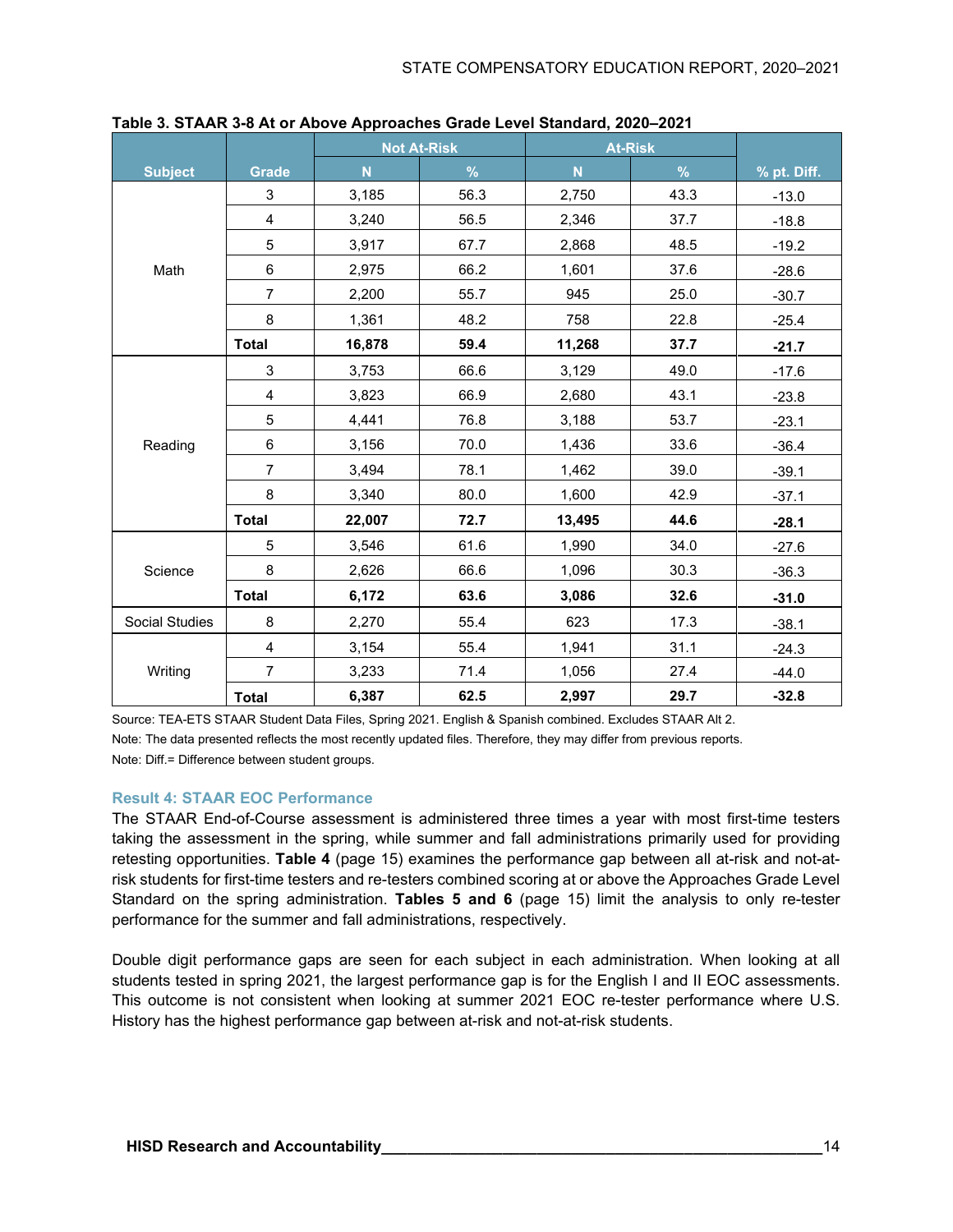|                |       | <b>Not At-Risk</b> | <b>At-Risk</b> |               |             |
|----------------|-------|--------------------|----------------|---------------|-------------|
| <b>Subject</b> |       | $\%$               | N              | $\frac{9}{6}$ | % pt. Diff. |
| Algebra I      | 4,919 | 76.9               | 2,394          | 41.3          | $-35.6$     |
| Biology        | 5,759 | 90.5               | 3,090          | 50.9          | $-39.6$     |
| English I      | 5,094 | 83.8               | 2,313          | 34.1          | $-49.7$     |
| English II     | 4,841 | 88.1               | 2,900          | 41.7          | $-46.4$     |
| U.S. History   | 5,292 | 96.7               | 3,727          | 67.8          | $-28.9$     |

### **Table 4. STAAR EOC All Testers Approaches+ Rates and Performance Gaps, Spring 2021**

Source: TEA-ETS STAAR Student Data Files, First Administration. Includes First-time testers, and re-testers. Note: The data presented reflects the most recently updated files. Therefore, they may differ from previous reports.

Note: Diff.= Difference between student groups.

#### **Table 5. STAAR EOC Re-testers Approaches+ Rates and Performance Gaps, Fall 2020**

|                | <b>Not At-Risk</b> |         | <b>At-Risk</b> |      |             |
|----------------|--------------------|---------|----------------|------|-------------|
| <b>Subject</b> |                    | $\%$    | N              | %    | % pt. Diff. |
| Algebra I      | 5                  | 35.7    | 91             | 15.0 | $-20.7$     |
| Biology        | 4                  | $\star$ | 106            | 17.5 | $\star$     |
| English I      | 22                 | 45.8    | 321            | 18.8 | $-27.0$     |
| English II     | 15                 | 35.7    | 226            | 18.3 | $-17.4$     |
| U.S. History   |                    | $- -$   | 6              | 21.4 | $- -$       |

Source: TEA-ETS STAAR Student Data Files, Third Administration. Excludes first-time testers. \*N < 5. Note: The data presented reflects the most recently updated files. Therefore, they may differ from previous reports.

Note: Diff.= Difference between student groups.

#### **Table 6. STAAR EOC Re-testers Approaches+ Rates and Performance Gaps, Summer 2021**

|                | <b>Not At-Risk</b> |               | <b>At-Risk</b> |      |             |
|----------------|--------------------|---------------|----------------|------|-------------|
| <b>Subject</b> |                    | $\mathcal{A}$ | N              | %    | % pt. Diff. |
| Algebra I      | 252                | 38.7          | 406            | 25.6 | $-13.1$     |
| Biology        | 120                | 48.6          | 395            | 29.3 | $-19.3$     |
| English I      | 136                | 30.4          | 247            | 11.8 | $-18.6$     |
| English II     | 92                 | 34.2          | 211            | 14.8 | $-19.4$     |
| U.S. History   | 63                 | 78.8          | 308            | 40.3 | $-38.5$     |

Source: TEA-ETS STAAR Student Data Files, Second Administration. Excludes first-time testers.

Note: The data presented reflects the most recently updated files. Therefore, they may differ from previous reports. Note: Diff.= Difference between student groups.

#### **Result 5: Graduation and Dropout Rates**

As seen in **Figure 3** below, the completion rate has increased for all students between the Class of 2018 and the Class of 2020. However, the completion gap between at-risk and not-at-risk students has increased from 4.8 percent for the Class of 2018 to 9.2 percent for the Class of 2020.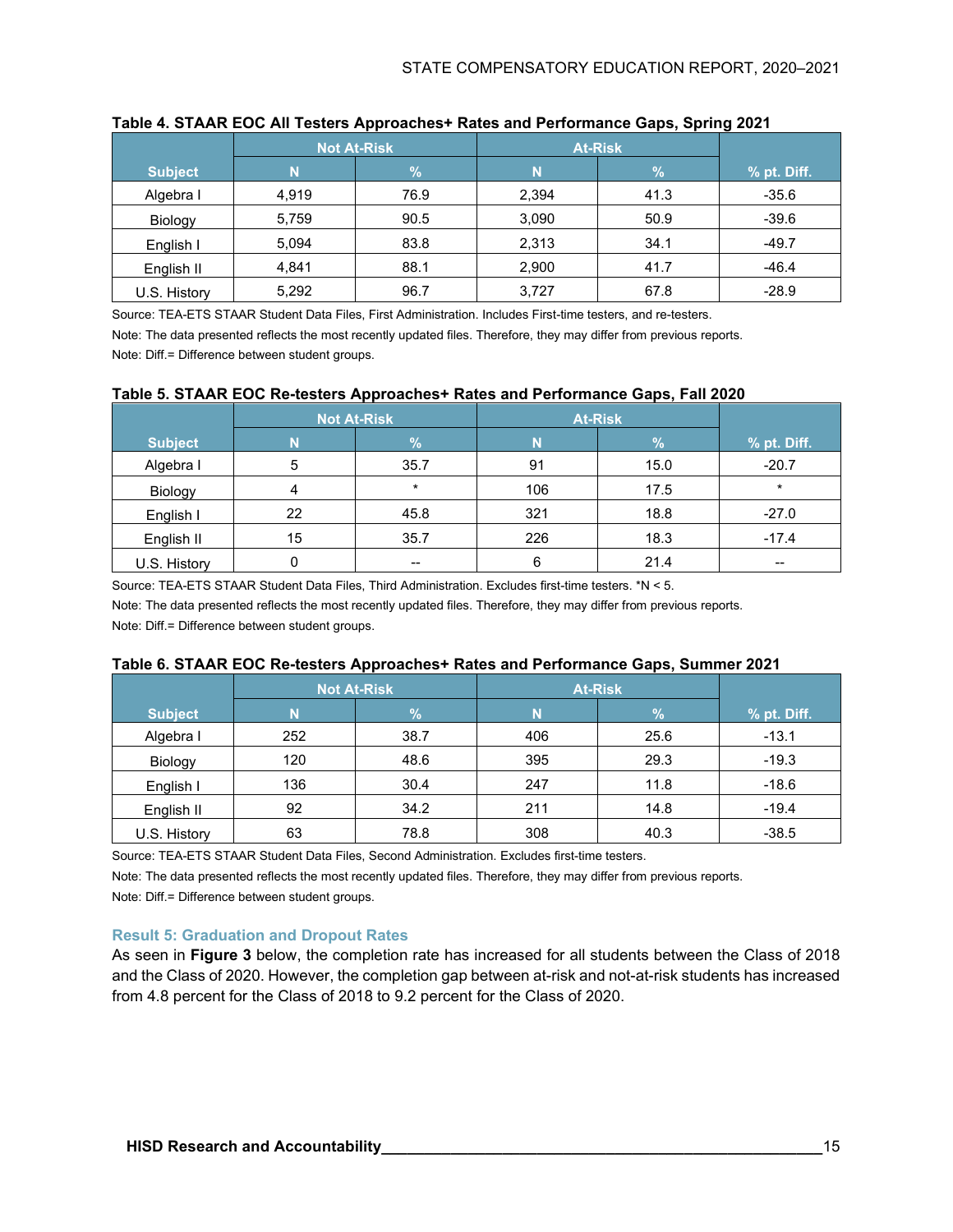

**Figure 3. Graduation Rates for Not-At-Risk and At-Risk Students, Class of 2018–2020**

Source: Texas Education Agency (TEA) Four-Year Class of 2018, 2019, and 2020 Student Listing Data File.



**Figure 4. Annual Dropout Rates by Grade Level Enrolled, 2018–2020**

Source: Texas Education Agency (TEA) 2017-2018, 2018-2019, and 2019-2020 Annual Dropout Summary Reports.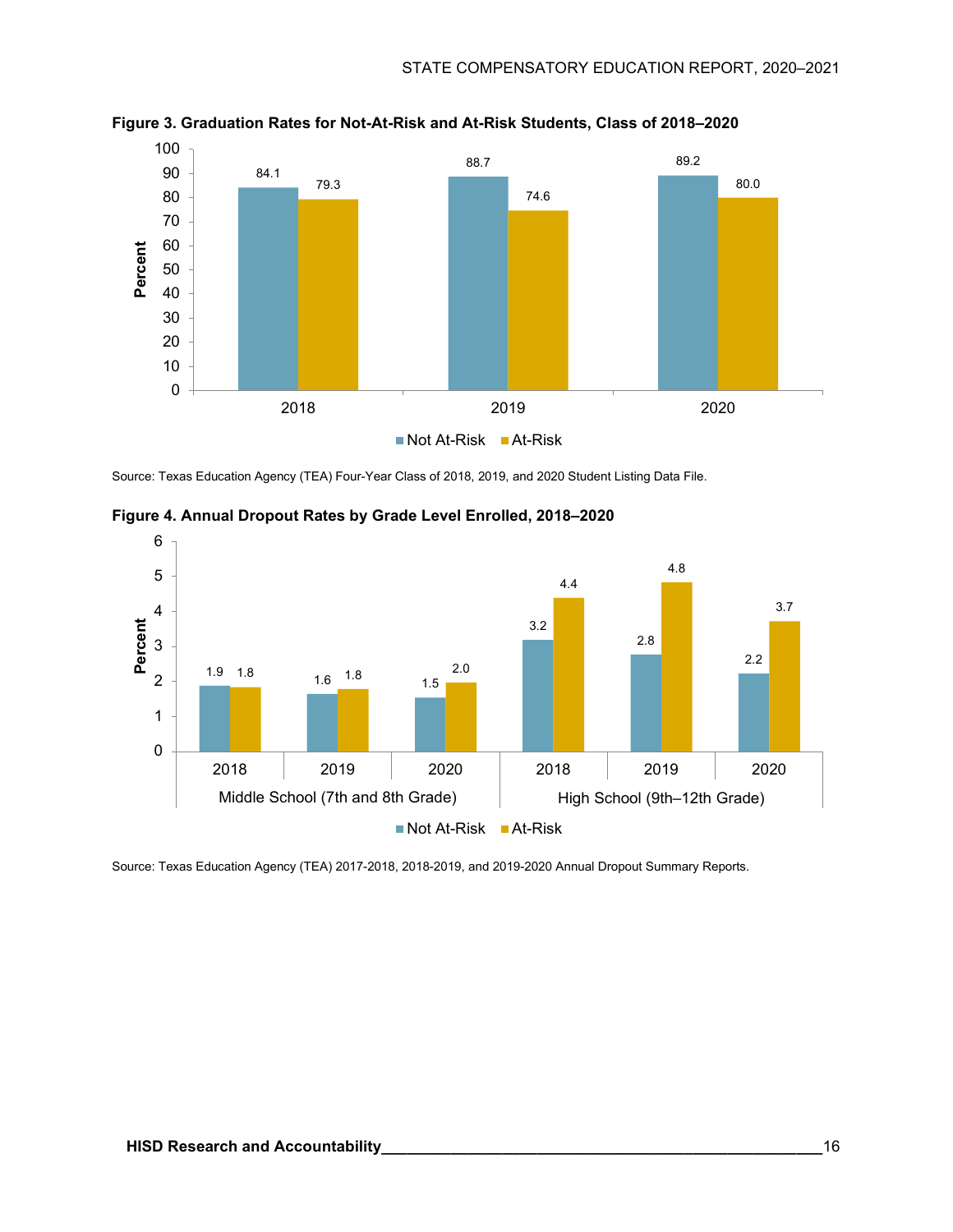# **References**

Texas Education Agency. (2020). Module 6: State Compensatory Education Guidelines, Financial Treatment, and an Auditing and Reporting System. *Financial Accountability System Resource Guide* Version 17. Retrieved from [https://tea.texas.gov/sites/default/files/fasrg17-module6-final](https://tea.texas.gov/sites/default/files/fasrg17-module6-final-accessible.pdf)[accessible.pdf](https://tea.texas.gov/sites/default/files/fasrg17-module6-final-accessible.pdf) 

Texas Education Code, Section 29.081. Retrieved from <https://statutes.capitol.texas.gov/Docs/ED/htm/ED.29.htm>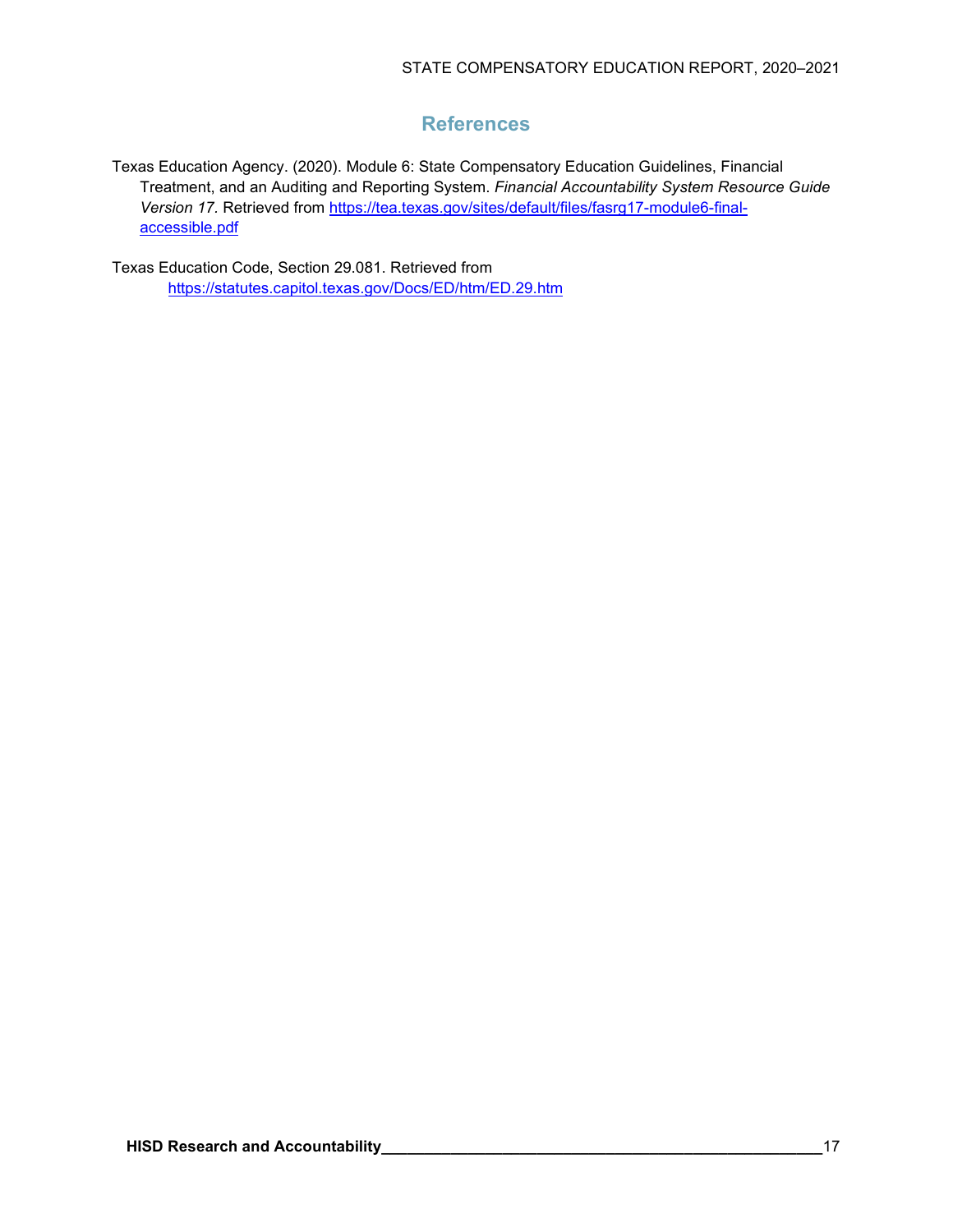# **Appendix A Criteria For Identifying At-Risk Students**

# **State Criteria**

TEC §29.081 defines a student at-risk of dropping out of school as each student who is under 21 years of age and who:

- 1. Was not advanced from one grade level to the next for one or more school years, except if the student did not advance from prekindergarten or kindergarten to the next grade level only as a result of the request of the student's parent;
- 2. Is in grades 7, 8, 9, 10, 11, or 12 and did not maintain an average equivalent to 70 on a scale of 100 in two or more subjects in the foundation curriculum during a semester in the preceding or current school year or is not maintaining such an average in two or more subjects in the foundation curriculum in the current semester;
- 3. Did not perform satisfactorily on an assessment instrument administered to the student under TEC Subchapter B, Chapter 39, and who has not in the previous or current school year subsequently performed on that instrument or another appropriate instrument at a level equal to at least 110 percent of the level of satisfactory performance on that instrument;
- 4. Is in pre-kindergarten, kindergarten, or grades 1, 2, or 3, and did not perform satisfactorily on a readiness test or assessment instrument administered during the current school year;
- 5. Is pregnant or is a parent;
- 6. Has been placed in an alternative education program in accordance with TEC §37.006 during the preceding or current school year;
- 7. Has been expelled in accordance with TEC §37.007 during the preceding or current school year;
- 8. Is currently on parole, probation, deferred prosecution, or other conditional release;
- 9. Was previously reported through the Public Education Information Management System (PEIMS) to have dropped out of school;
- 10. Is a student of limited English proficiency, as defined by TEC §29.052;
- 11. Is in the custody or care of the Department of Protective and Regulatory Services or has, during the current school year, been referred to the department by a school official, officer of the juvenile court, or law enforcement official;
- 12. Is homeless, as defined by 42 U.S.C. Section 11302, and its subsequent amendments; or
- 13. Resided in the preceding school year, or resides in the current school year, in a residential placement facility in the district, including a detention facility, substance abuse treatment facility, emergency shelter, psychiatric hospital, halfway house, or foster group home.
- 14. Has been incarcerated or has a parent or guardian who has been incarcerated, within the lifetime of the student, in a penal institution as defined by Section 1.07 of the Texas Penal Code.

# **Local Criteria**

In addition to the 14 state criteria outlined in TEC §29.081 for identifying students who are at-risk of dropping out of school, there is a provision that allows the board of trustees of a school district to adopt local eligibility criteria (TEC §29.081(g)). The following local criteria also identify students who are at-risk for dropping out of school:

- 1. Students who are identified as dyslexic under general education; or
- 2. Students who are placed into a Disciplinary Alternative Education Program (DAEP) for reasons other than those in TEC §37.006, such as continued misbehavior in the classroom.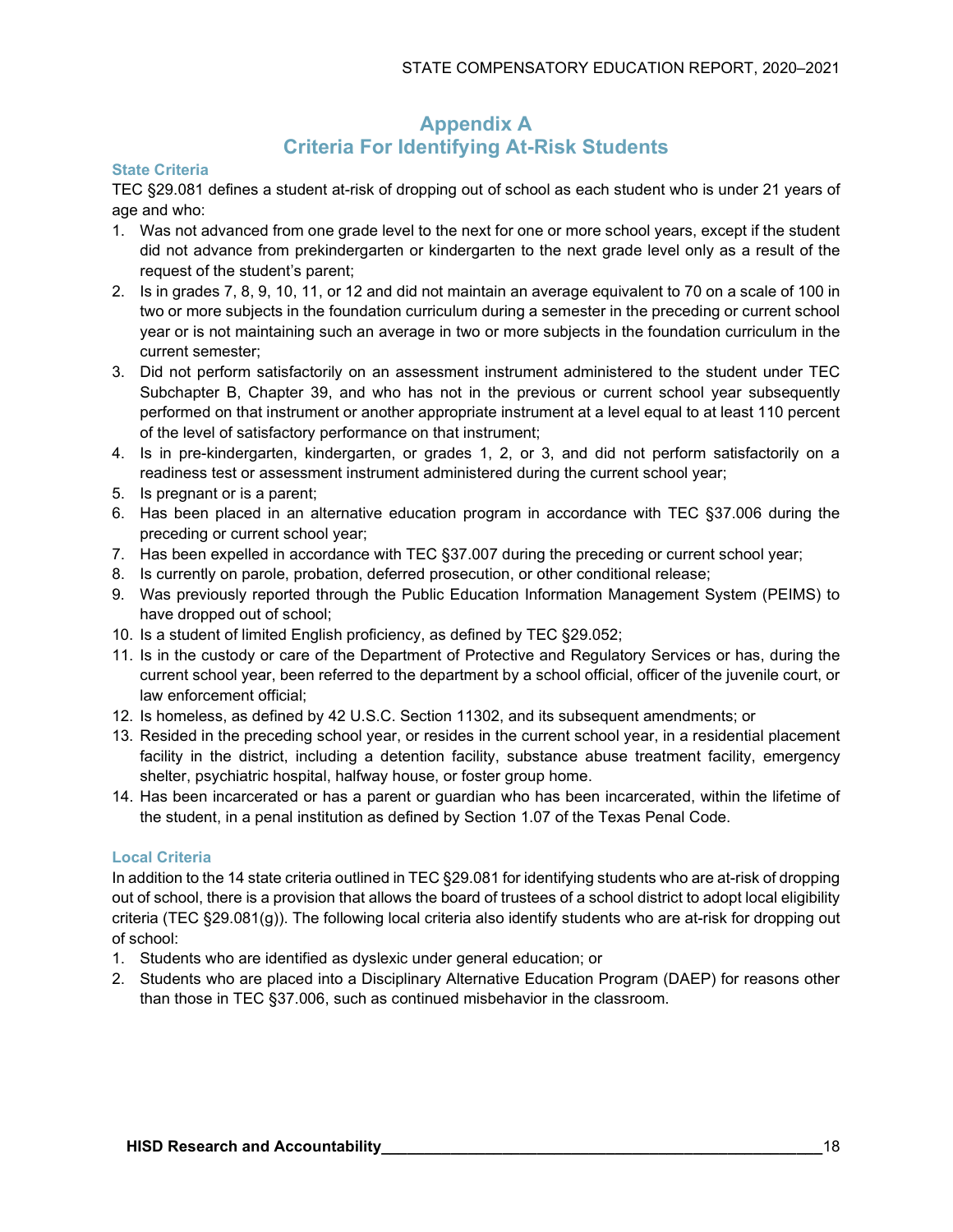# **Appendix B 2020–2021 SCE Allocations, Budgets, and Expenditures**

**Appendix B, Table 1: Summary SCE Related Budget Allocation and Expenditures by Object Code, 2020–2021**

|              | <b>Object Codes</b>                               | <b>Budget</b>  | <b>Actual</b>  | <b>Residual</b> |
|--------------|---------------------------------------------------|----------------|----------------|-----------------|
| 6100         | <b>Pavroll Costs</b>                              | 125,562,300.00 | 106,785,898.00 | 18,776,402.00   |
| 6200         | Professional & Contracted Services                | 11,189,238.00  | 15,771,877.00  | -4,582,639.00   |
| 6300         | Supplies & Materials                              | 4,516,057.00   | 6,911,739.00   | $-2,395,682.00$ |
| 6400         | <b>Other Operating Costs</b>                      | 22,390,396.00  | 196,363.00     | 22,194,033.00   |
| 6600         | Capital outlay for land, buildings, and equipment | 1,019,747.00   | 2,293,711.00   | $-1,273,964.00$ |
| <b>Total</b> |                                                   | 164,677,738.00 | 131,959,588.00 | 32,718,150.00   |

Source: PEIMS Financials 2020–2021 and 2021–2022 pulled April 29, 2022

# **Appendix B, Table 2: Summary SCE Related Budget Allocation and Expenditures by Function Code, 2020–2021**

|              | <b>Function Codes</b>                         | <b>Budget</b>  | <b>Actual</b>  | <b>Residual</b> |
|--------------|-----------------------------------------------|----------------|----------------|-----------------|
|              | 10 Instruction & Instruction-Related          | 136,774,349.00 | 103,953,464.00 | 32,820,885.00   |
| 11           | Instruction                                   | 132,596,188.00 | 99,680,965.00  | 32,915,223.00   |
| 12           | Media Services                                | 3,280,020.00   | 2,876,911.00   | 403,109.00      |
| 13           | Staff Development                             | 898,141.00     | 1,395,588.00   | -497,447.00     |
|              | 20 Instructional & School Leadership          | 2,788,013.00   | 3,085,222.00   | -297,209.00     |
| 21           | Instructional Leadership                      | 70,507.00      | 33,647.00      | 36,860.00       |
| 23           | School Leadership                             | 2,717,506.00   | 3,051,575.00   | -334,069.00     |
|              | 30 Support Services - Student                 | 23,888,313.00  | 23,270,706.00  | 617,607.00      |
| 31           | Guidance & Counseling                         | 5,619,057.00   | 5,037,198.00   | 581,859.00      |
| 32           | <b>Social Work Services</b>                   | 14,968,250.00  | 14,771,143.00  | 197,107.00      |
| 33           | <b>Health Services</b>                        | 3,300,967.00   | 3,462,365.00   | $-161,398.00$   |
| 34           | Transportation                                | 0.00           | 0.00           | 0.00            |
| 36           | <b>Extracurricular Activities</b>             | 39.00          | 0.00           | 39.00           |
|              | <b>40 Administrative Support Services</b>     | 0.00           | 5,073.00       | $-5,073.00$     |
| 41           | <b>General Administration</b>                 | 0.00           | 5,073.00       | $-5,073.00$     |
|              | 50 Support Services - Non-Student Based       | 176,759.00     | 526,908.00     | $-350,149.00$   |
| 51           | <b>Facilities Maintenance/Operations</b>      | 104,388.00     | 246,008.00     | $-141,620.00$   |
| 52           | Security and Monitoring Services              | 71,056.00      | 200,565.00     | -129,509.00     |
| 53           | <b>Data Processing Services</b>               | 1,315.00       | 80,335.00      | $-79,020.00$    |
|              | <b>60 Ancillary Services</b>                  | 258,304.00     | 326,215.00     | $-67,911.00$    |
| 61           | <b>Community Services</b>                     | 258,304.00     | 326,215.00     | $-67,911.00$    |
|              | 90 Intergovernmental Charges                  | 792,000.00     | 792,000.00     | 0.00            |
| 95           | Payments to Juvenile Justice Alt. Ed. Program | 792,000.00     | 792,000.00     | 0.00            |
| <b>Total</b> |                                               | 164,677,738.00 | 131,959,588.00 | 32,718,150.00   |

Source: PEIMS Financials 2020–2021 and 2021–2022 pulled April 29, 2022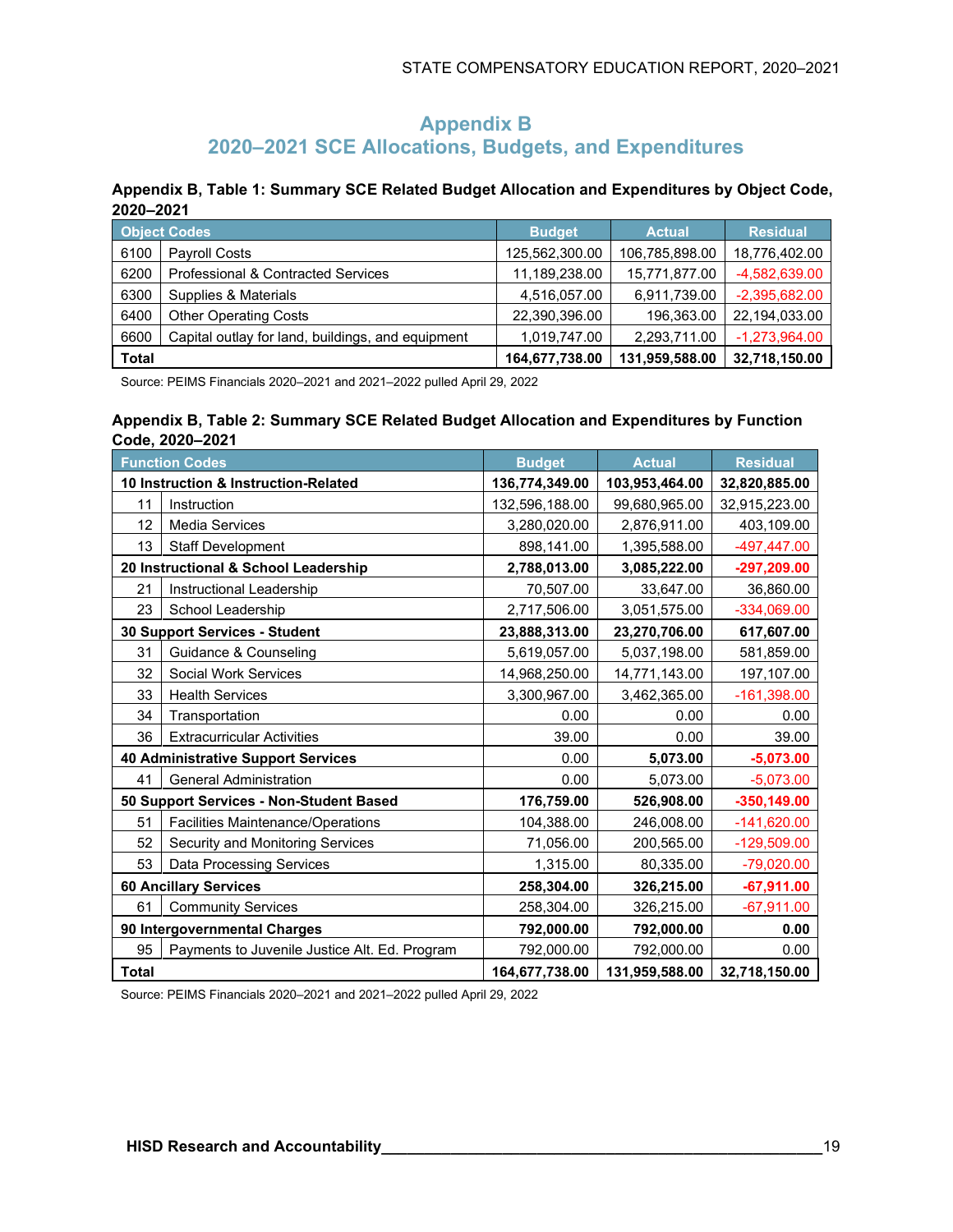| <b>Program Intent Code</b> |                                                   | <b>Budget</b>  | <b>Actual</b>  | <b>Residual</b> |  |  |  |  |
|----------------------------|---------------------------------------------------|----------------|----------------|-----------------|--|--|--|--|
| 24                         | <b>Accelerated Education</b>                      | 4,651,969.00   | 6,329,706.00   | $-1,677,737.00$ |  |  |  |  |
|                            | Non-disciplinary Alternative Education Programs - |                |                |                 |  |  |  |  |
| 26                         | <b>AEP Services</b>                               | 0.00           | 0.00           | 0.00            |  |  |  |  |
|                            | Disciplinary Alternative Education Program -      |                |                |                 |  |  |  |  |
| 28                         | <b>DAEP Basic Services</b>                        | 9,463,222.00   | 7,795,081.00   | 1,668,141.00    |  |  |  |  |
|                            | Disciplinary Alternative Education Programs -     |                |                |                 |  |  |  |  |
| 29                         | DAEP SCE Suppl. Costs                             | 3,946.00       | 0.00           | 3,946.00        |  |  |  |  |
| 30                         | Title I, Part A Schoolwide Activities             | 149,643,755.00 | 117,125,673.00 | 32,518,082.00   |  |  |  |  |
| 34                         | Prekindergarten - Compensatory Education          | 914,846.00     | 709,128.00     | 205,718.00      |  |  |  |  |
| <b>Total</b>               |                                                   | 164,677,738.00 | 131,959,588.00 | 32,718,150.00   |  |  |  |  |

# **Appendix B, Table 3: Summary SCE Related Budget Allocation and Expenditures by Program Intent Code (PIC), 2020–2021**

Source: PEIMS Financials 2020–2021 and 2021–2022 pulled April 29, 2022

### **Appendix B, Table 4: SCE Expenditures by Major Object Code and Organization Type, 2020–2021**

|              |                                                   |               |                | <b>Total</b>        |
|--------------|---------------------------------------------------|---------------|----------------|---------------------|
|              | <b>Object Codes</b>                               | <b>Campus</b> | <b>Central</b> | <b>Expenditures</b> |
| 6100         | <b>Payroll Costs</b>                              | 71,387,663.00 | 35,398,235.00  | 106,785,898.00      |
| 6200         | <b>Professional &amp; Contracted Services</b>     | 15,281,848.00 | 490,029.00     | 15,771,877.00       |
| 6300         | Supplies & Materials                              | 5,030,212.00  | 1,881,527.00   | 6,911,739.00        |
| 6400         | <b>Other Operating Costs</b>                      | 180,560.00    | 15,803.00      | 196,363.00          |
| 6600         | Capital outlay for land, buildings, and equipment | 1,267,769.00  | 1,025,942.00   | 2,293,711.00        |
| <b>Total</b> |                                                   | 93,148,052.00 | 38,811,536.00  | 131,959,588.00      |

Source: PEIMS Financials 2020–2021 and 2021–2022 pulled April 29, 2022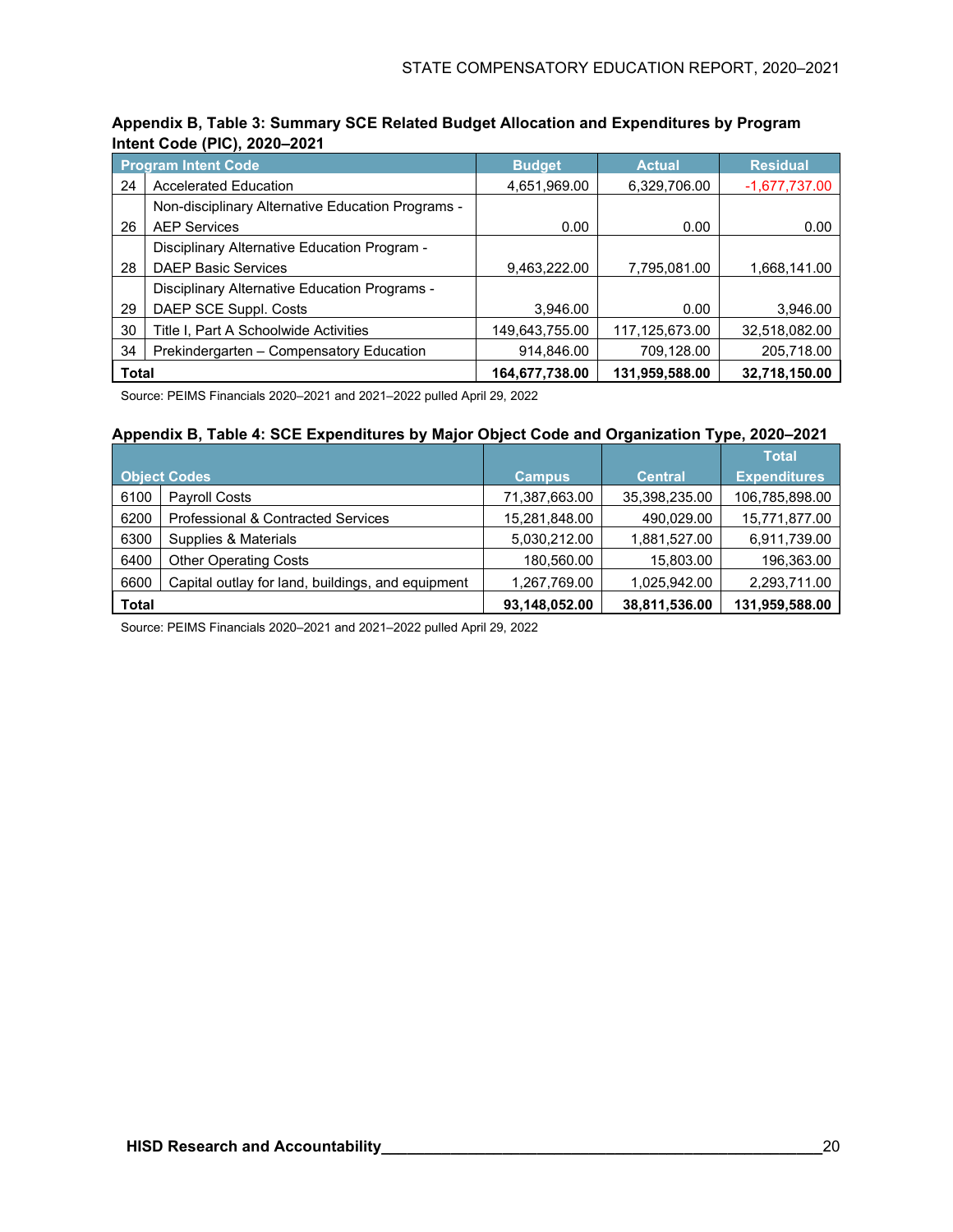|                                       |                                           |               |                | <b>Total</b>        |
|---------------------------------------|-------------------------------------------|---------------|----------------|---------------------|
|                                       | <b>Function Codes</b>                     | Campus        | <b>Central</b> | <b>Expenditures</b> |
| 10 Instruction & Instruction-Related  |                                           | 82,764,322.00 | 21,189,142.00  | 103,953,464.00      |
| 11                                    | Instruction                               | 79,243,148.00 | 20,437,817.00  | 99,680,965.00       |
| 12                                    | <b>Media Services</b>                     | 2,698,870.00  | 178,041.00     | 2,876,911.00        |
| 13                                    | <b>Staff Development</b>                  | 822,304.00    | 573,284.00     | 1,395,588.00        |
|                                       | 20 Instructional & School Leadership      | 2,227,039.00  | 858,183.00     | 3,085,222.00        |
| 21                                    | Instructional Leadership                  | 0.00          | 33,647.00      | 33,647.00           |
| 23                                    | School Leadership                         | 2,227,039.00  | 824,536.00     | 3,051,575.00        |
|                                       | 30 Support Services - Student             | 7,203,487.00  | 16,067,219.00  | 23,270,706.00       |
| 31                                    | Guidance & Counseling                     | 4,394,632.00  | 642,566.00     | 5,037,198.00        |
| 32                                    | <b>Social Work Services</b>               | 11,889.00     | 14,759,254.00  | 14,771,143.00       |
| 33                                    | <b>Health Services</b>                    | 2,796,966.00  | 665,399.00     | 3,462,365.00        |
| 34                                    | Transportation                            | 0.00          | 0.00           | 0.00                |
| 36                                    | <b>Extracurricular Activities</b>         | 0.00          | 0.00           | 0.00                |
|                                       | <b>40 Administrative Support Services</b> | 0.00          | 5,073.00       | 5,073.00            |
| 41                                    | <b>General Administration</b>             | 0.00          | 5,073.00       | 5,073.00            |
|                                       | 50 Support Services - Non-Student Based   | 135,325.00    | 391,583.00     | 526,908.00          |
| 51                                    | <b>Facilities Maintenance/Operations</b>  | 21,061.00     | 224,947.00     | 246,008.00          |
| 52                                    | Security and Monitoring Services          | 38,682.00     | 161,883.00     | 200,565.00          |
| 53                                    | <b>Data Processing Services</b>           | 75,582.00     | 4,753.00       | 80,335.00           |
| <b>60 Ancillary Services</b>          |                                           | 25,879.00     | 300,336.00     | 326,215.00          |
| 61                                    | <b>Community Services</b>                 | 25,879.00     | 300,336.00     | 326,215.00          |
| 90 Intergovernmental Charges          |                                           | 792,000.00    | 0.00           | 792,000.00          |
| Payments to Juvenile Justice Alt. Ed. |                                           |               |                |                     |
| 95                                    | Program                                   | 792,000.00    | 0.00           | 792,000.00          |
| <b>Total</b>                          |                                           | 93,148,052.00 | 38,811,536.00  | 131,959,588.00      |

| Appendix B, Table 5: SCE Expenditures by Function Code and Organization Type, 2020-2021 |  |  |  |
|-----------------------------------------------------------------------------------------|--|--|--|
|                                                                                         |  |  |  |

Source: PEIMS Financials 2020–2021 and 2021–2022 pulled April 29, 2022

#### **Appendix B, Table 6: SCE Expenditures by Program Intent Code and Organization Type, 2020– 2021**

|                            |                                                   |               |                | <b>Total</b>        |
|----------------------------|---------------------------------------------------|---------------|----------------|---------------------|
| <b>Program Intent Code</b> |                                                   | <b>Campus</b> | <b>Central</b> | <b>Expenditures</b> |
| 24                         | <b>Accelerated Education</b>                      | 2,858,307.00  | 3,471,399.00   | 6,329,706.00        |
|                            | Non-disciplinary Alternative Education Programs - |               |                |                     |
| 26                         | <b>AEP Services</b>                               | 0.00          | 0.00           | 0.00                |
|                            | Disciplinary Alternative Education Program -      |               |                |                     |
| 28                         | <b>DAEP Basic Services</b>                        | 7.394.040.00  | 401.041.00     | 7,795,081.00        |
|                            | Disciplinary Alternative Education Programs -     |               |                |                     |
| 29                         | DAEP SCE Suppl. Costs                             | 0.00          | 0.00           | 0.00                |
| 30                         | Title I, Part A Schoolwide Activities             | 82,224,693.00 | 34,900,980.00  | 117,125,673.00      |
| 34                         | Prekindergarten - Compensatory Education          | 671,012.00    | 38,116.00      | 709,128.00          |
| <b>Total</b>               |                                                   | 93,148,052.00 | 38.811.536.00  | 131.959.588.00      |

Source: PEIMS Financials 2020–2021 and 2021–2022 pulled April 29, 2022